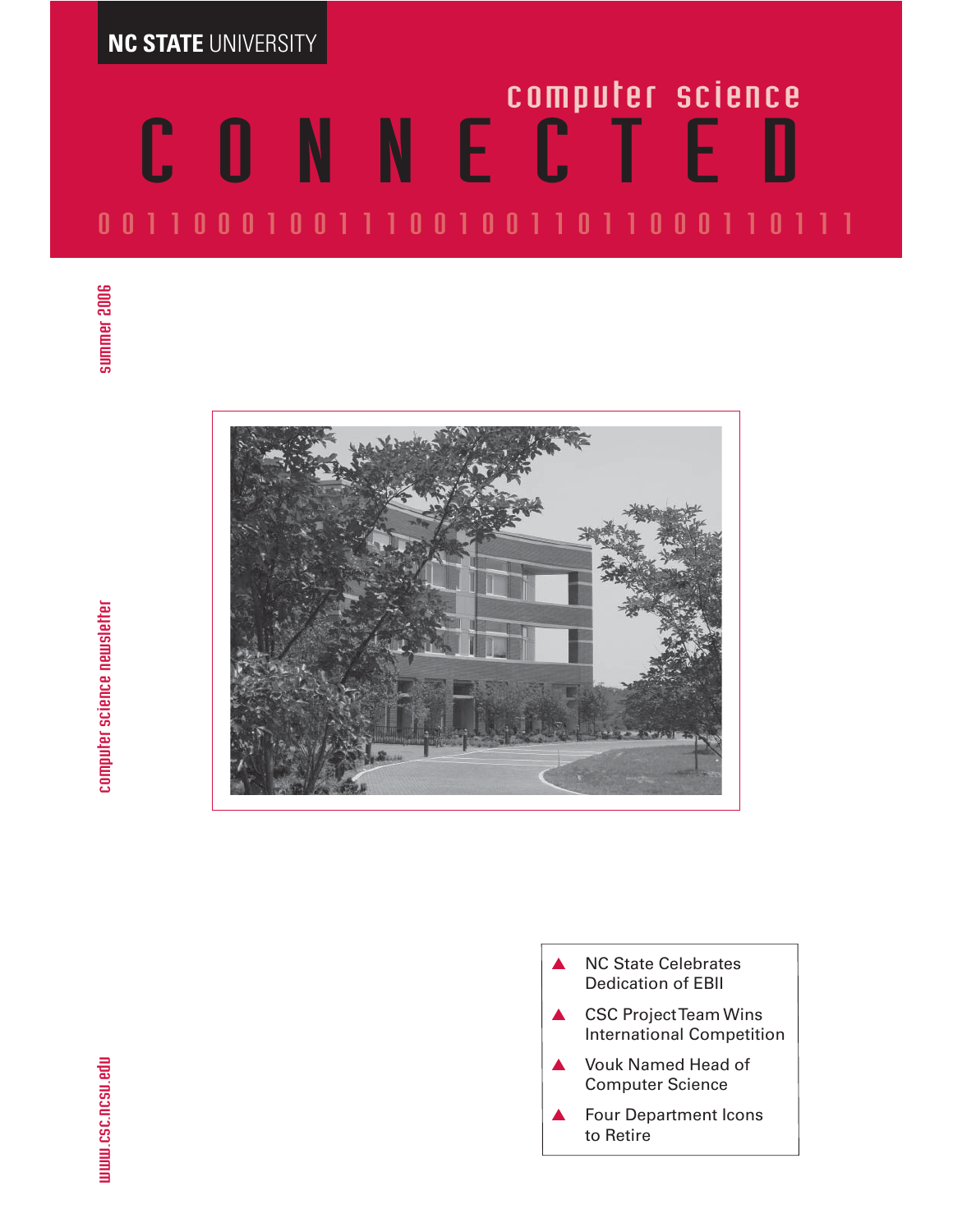# **In This Issue**

# **Upcoming Events**

- Aug. 23 First Day of Classes for Fall Semester
- Oct. 2 Minority Career Fair
- Oct. 3 Fall Engineering Career Fair
- Oct. 4 ePartners Career Connections Event
- Oct. 21 NC State Open House
- Nov. 4 NCSU Homecoming
- Dec. 20 Fall Commencement & Diploma Ceremony

On the front cover: Engineering Building II (EBII), the new home of the Department of Computer Science and the Department of Electrical and Computer Engineering. The official dedication event for EBII was April 28, 2006.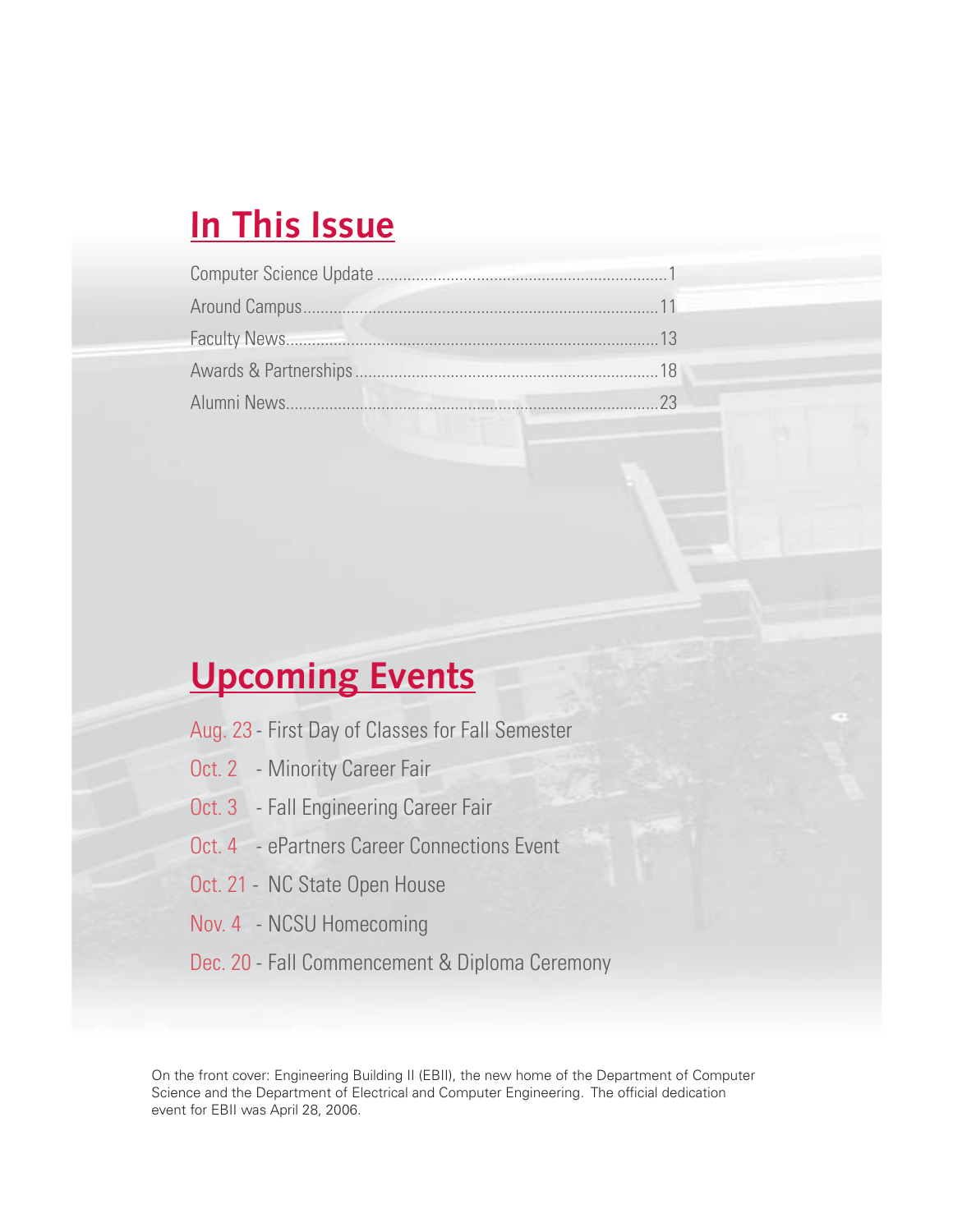# **From the Department Head**



As we approach our 40th anniversary in 2007, the NC State Department of Computer Science (CSC) has so much to celebrate. This issue of the Connected newsletter sports a new look and feel and features many of the stories we can all be very proud of.

During the last year, the department successfully completed its ABET/CAC accreditation, and the National Security Agency once again recognized NC State as a Center of Academic Excellence in Information Assurance. Several new and talented faculty have joined the department. Three of our faculty won prestigious NSF Career Awards, one of the highest honors awarded to young faculty. Research expenditures continue to increase. In the 2004-2005 academic year, department research expenditures exceeded \$6 million for the year, and total active research grants exceeded \$19 million.

The department currently ranks in the top 10 in bachelor's degrees awarded, in faculty size, and in undergraduate enrollment, and is in the top 20 in graduate enrollments and research funding among computer science programs in colleges of engineering. Our alumni population has grown to almost 5,000. The size and the quality of our program put our graduates in great demand with employers in the Research Triangle Park and throughout the region and nation, across all sectors. Perhaps a little known fact that we can all be proud of is that NC State continues to be the number one supplier of new graduate talent to IBM worldwide, as well as the top supplier to other high tech companies.

The Senior Project experience, through our Senior Design Center, has long been a cornerstone of our undergraduate program. Last summer a multidisciplinary project team from NC State brought home the \$20,000 top prize in the IEEE Computer Society International Design Competition (CSIDC) 2005 World Finals held in Washington, DC. This is the first team ever from the United States to win this prestigious competition.

[Editor's note: We have just won the CSIDC 2006 competition too! That will be featured in the next issue.] In the fall of 2005, NC State announced Achieve! The Campaign for NC State, a major \$1 billion fund-raising campaign designed to grow the endowments across all disciplines on campus. As part of this campaign, we have launched several new endowments within our own department to aid students, faculty, and programs.

Our corporate partnerships continue to be a strength of the department. Over 50 companies are now recognized as partners with the department on some level, providing support and engagement that has a very real impact on the quality and focus of the research and educational experience within our department.

NC State University was recently recognized as one of the "25 Most Connected Campuses" in the nation by The Princeton Review. The selection was based in part on the strength of the computer science program at NC State, the availability of school-owned digital cameras and equipment for student use, wireless Internet access on campus and support for handheld computing.

The crown jewel of our success as a department during the past year is the opening of Engineering Building II (EBII), our new home on Centennial Campus. Classes began in EBII in August 2005, with faculty and research lab moves completed early in the Spring 2006 semester. This new state-of-the-art teaching and research facility provides CSC close to 40,000 square feet of space, allowing us to consolidate most of our faculty, graduate students and research activities into three buildings: EBII and Monteith Engineering Research Center (MRC) on Centennial Campus and Daniels Hall on the historic main campus. The official dedication of EBII on April 28, 2006 featured a grand-opening ceremony, facility tours and a reception. Many alumni, sponsors and friends joined us in this celebration.

As I complete my two years as interim department head and begin my term as department head, I extend appreciation to all who have helped me along this journey. No doubt, your continued support and involvement will help ensure our future success.

Sincerely,<br>*Wereal Houm*?

Mladen Vouk Professor and Department Head ▲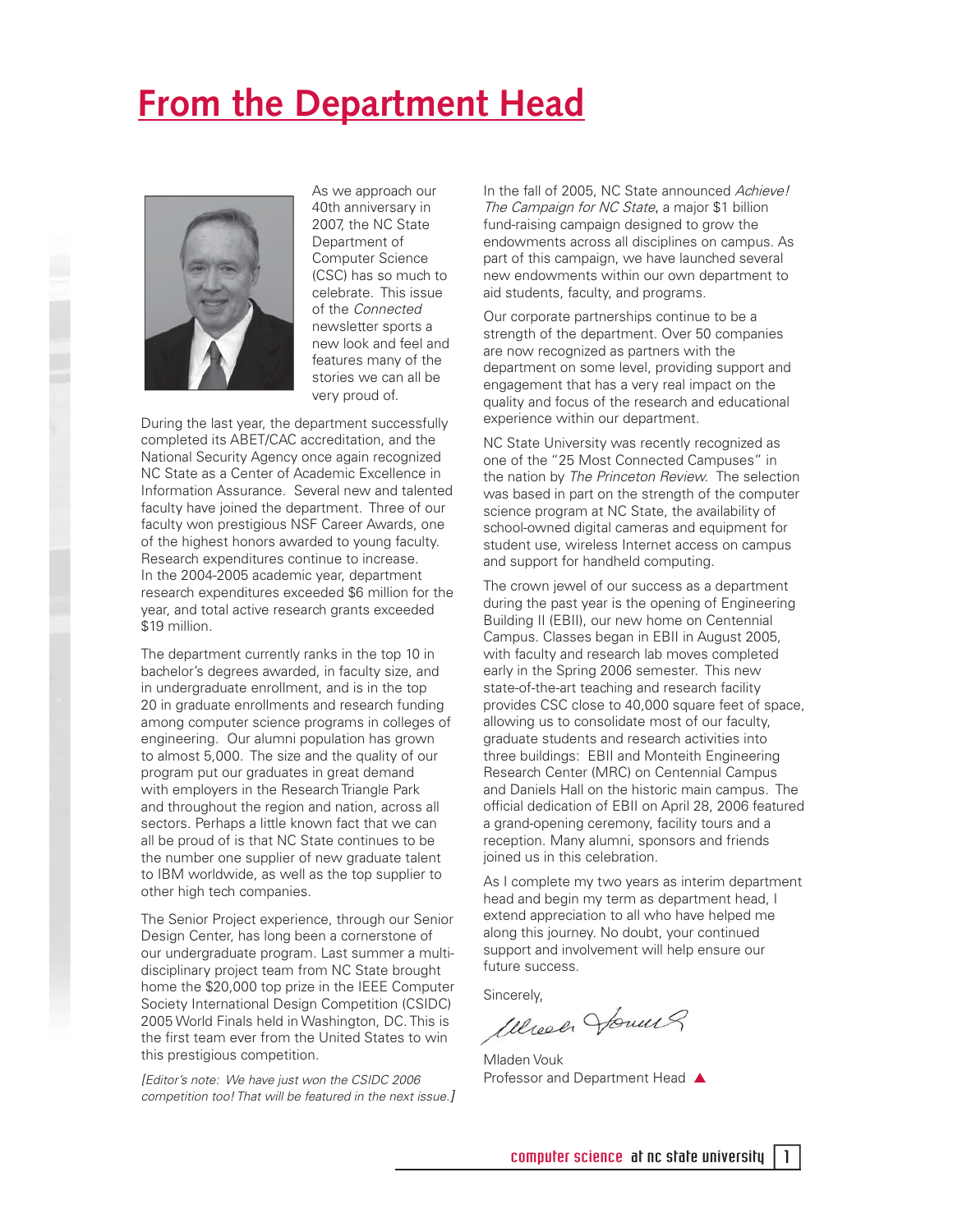#### **Computer Science Update**

# **CSC Project Team Wins International Competition**

About 70 students, faculty, staff, relatives, friends, university administrators and community leaders joined the Networks for Endangered Animal Tracking (NEAT) Senior Design Center team on August 25, 2005 to celebrate their historic win in the IEEE Computer Society International Design Competition (CSIDC) 2005 World Finals. The finals were held in Washington, DC, June 25 through 28, 2005. NC State provost, **Dr. Larry Nielsen**, was on hand to deliver words of praise for the multidisciplinary Senior Design Center project team members **David Coblentz** (CSC), **Dakota Hawkins** (CSC), **Jonathan Lewis** (CSC) and **Ben Noffsinger** (Fisheries & Wildlife Sciences), who took home the \$20,000 grand prize. Nielsen told the audience, "We at NC State are so

proud of this team's accomplishment. They weren't just #1 in the state, or #1 in the nation…they were #1 in the world!" In the six years of the CSIDC, this is the first United States team to win first place at this prestigious competition.



During the reception, the team gave an encore presentation

*Dr. Larry Nielsen, NC State Provost*

of their award-winning pitch to the CSIDC judges. The project, entitled NEAT: Networks for Endangered Animal Tracking, combines GPS technology with wireless sensor networks to track animal movements in the wild. Their mentors for this project were **Dr. Robert Fornaro** and **Ms. Margaret Heil,** director & associate director of the Computer Science Senior Design Center and **Dr. Richard Lancia,** Fisheries & Wildlife Sciences.

> "We at NC State are so proud of this team's accomplishment. They weren't just #1 in the state, or #1 in the nation…they were #1 in the world!"



*Back row (l. to r.): Dr. Alan Clements (Chair of the CSIDC), Ben Noffsinger, Jonathan Lewis. Front row (l. to r.): Dakota Hawkins, David Coblentz, Ms. Margaret Heil (Team Mentor, CSC), Dr. Robert Fornaro (Team Mentor, CSC).* 

This is the second time in the past three years that one of the Senior Design Center project teams competing in the CSIDC has been selected as one of the top 10 in the world. The 2003 team placed third in the world with their Diet Download project. ▲

[Editor's note: A CSC Senior Design team just won the CSIDC 2006 competition too! That will be featured in the next issue.]

Congratulations to the NEAT team and to their mentors. Special thanks to the following:

- Integrated Industrial Information, Inc. (I-Cubed), CSC ePartner
- Dr. Hugh Devine, NCSU Parks, Recreation & Tourism Management
- Ms. Charlene Lassiter, CSC
- Mr. Mark MacAllister, NC Zoological Society
- Mr. William Millinor, NC State Parks, Recreation & Tourism Management
- Mr. William Slocumb, NC State Center for Earth Observation
- Mr. John Stone, CSC Senior Design Center
- Mr. Ben Tilley, CSC Senior Design Center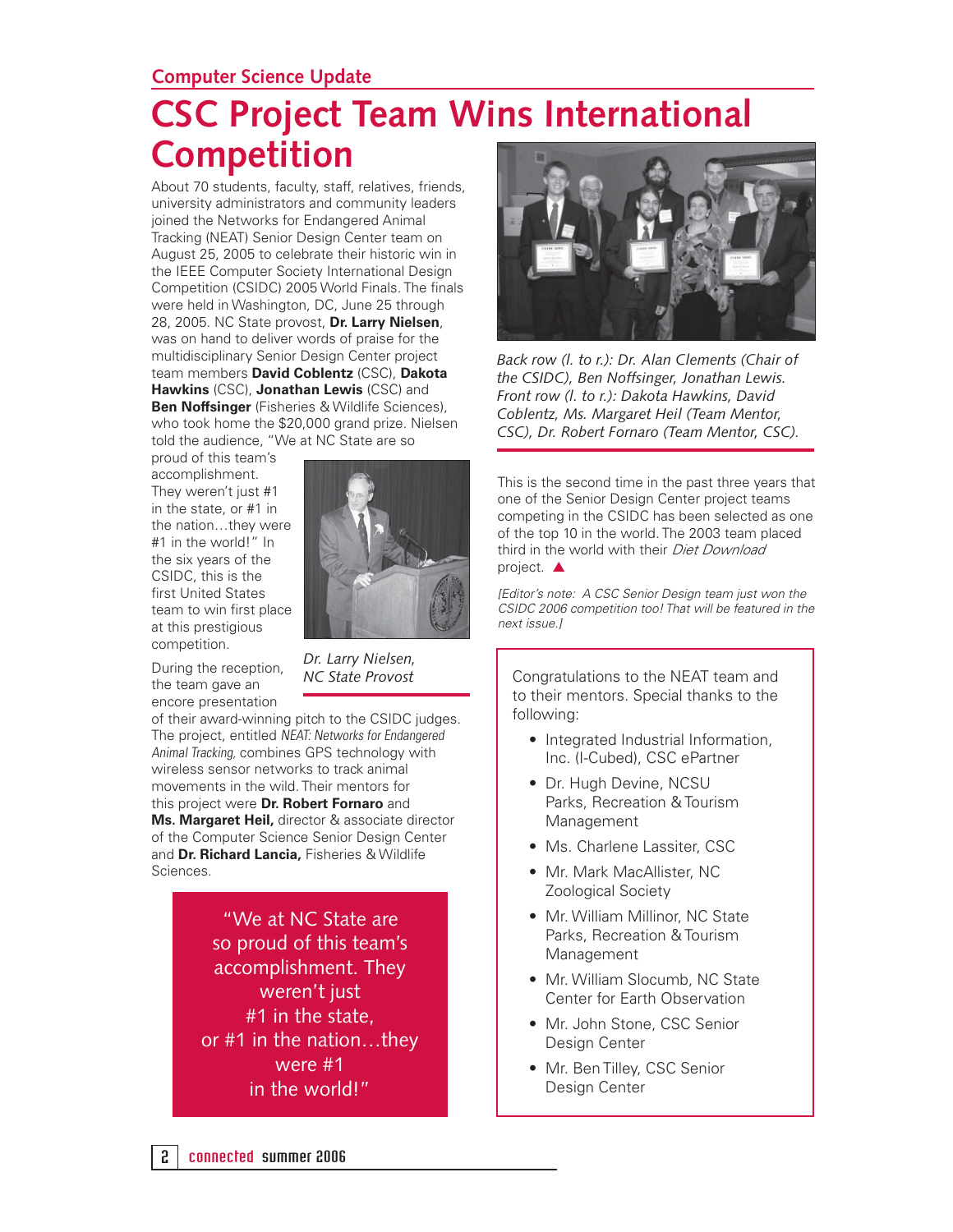### **Vouk Named Head of Computer Science**



**Dr. Mladen A. Vouk,**  professor of computer science and associate vice provost for information technology at North Carolina State University, has been named head of the

Department of Computer Science, effective July 1, 2006. He has served as interim head since July 2004.

Vouk, whose research interests include software engineering, scientific computing, computer-based instruction and highperformance networks, is also known for his work to improve science and math education in schools. He is a co-founder and former co-director of the Computer Science Software Systems and Engineering Laboratory, founder and former director of the NC State Multimedia and Networking Laboratories, and former technical director of the Center for Advanced Computing and Communication.

A fellow of the Institute of Electrical and Electronics Engineers (IEEE), Vouk received his Ph.D. in solid state physics from the University of London, Kings College, in 1976. He joined the faculty at NC State University in 1985. ▲

### **Graduate Milestone Achieved**

On Wednesday, December 14, 2005 approximately 1,000 relatives and guests watched in pride as more than 130 degrees were conferred by the department during the Fall Diploma Ceremony



*Christina McCain, mother of three young sons, proudly celebrates her B.S. degree. "I couldn't have done it without their support," she said.*

held at the beautiful Meymandi Concert Hall in the **Progress Energy Center for the Performing Arts** in downtown Raleigh.

Of the 132 degrees conferred, almost 47 percent came from the graduate program (7 Ph.D.s and 55 M.S. degrees), the highest percentage in the department's history. As noted during the ceremony by

**Dr. Mladen Vouk**, interim department head, "This significant milestone is a statement as to the outstanding reputation and sustained growth of our

graduate program."

**Dr. Donald Bitzer**, Distinguished University Research Professor within the department and winner of an Emmy Award for his work in developing the flat plasma display panel, served as special guest speaker for the event. He told the graduates that while it is important that they be equipped to "answer questions right," it may be more important to their success to learn how to "ask the right questions." He advised the graduates to pursue their interests and passions, and the money will follow. Finally, he told the graduates that despite their concerns over rising tuitions, the total that they and their parents paid for their education is far less than what it really costs, and the difference has been and will continue to be made up by donations from those who want to help others. He challenged the graduates to remember this when they become successful and to give back so that others can follow in their footsteps.

Special entertainment was provided by the Capital Brass of the **North Carolina Symphony**.

Special thanks to Super ePartner **Progress Energy** for sponsoring this very special event. ▲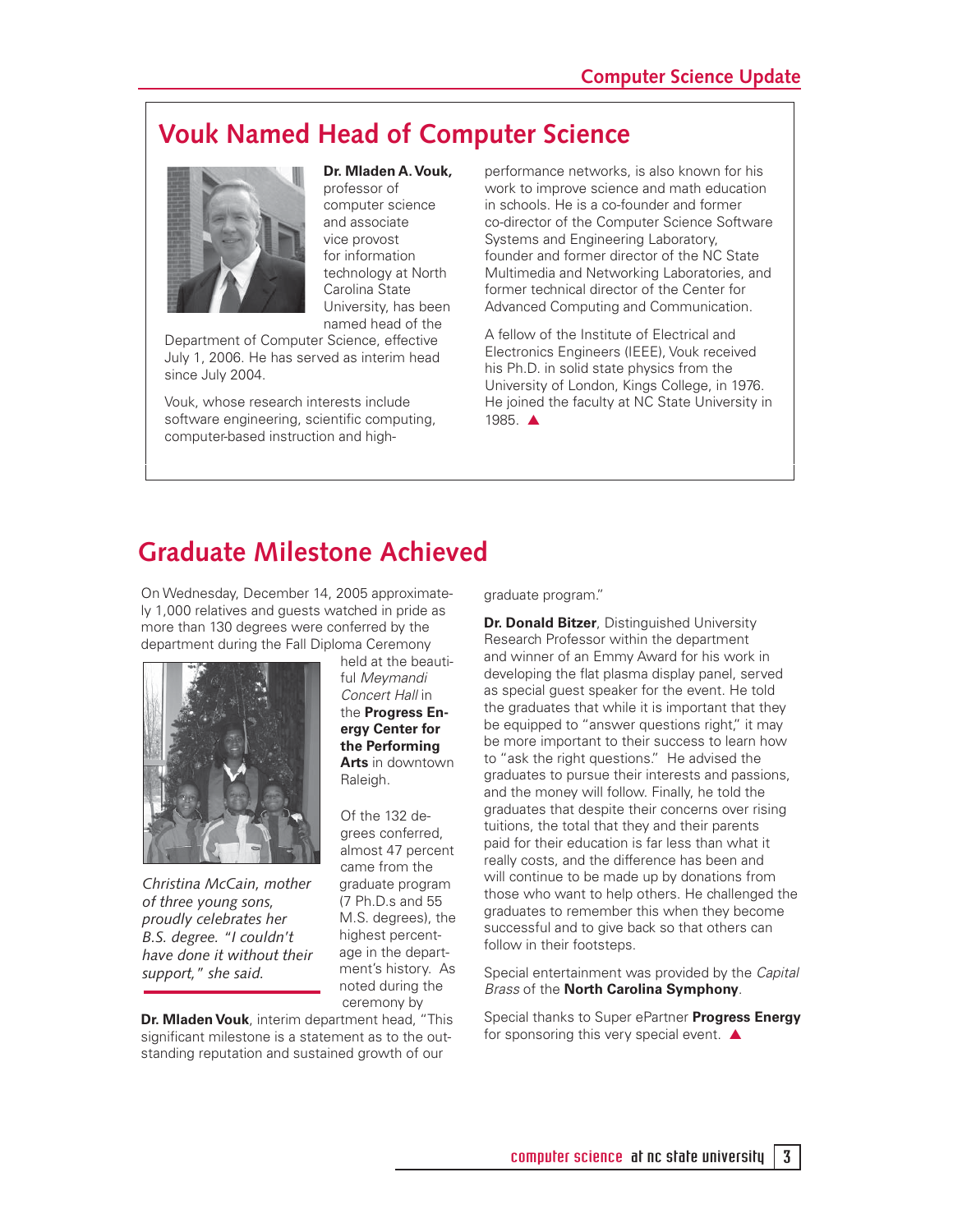# **Virtual Computing Laboratory Provides Students and Faculty with Remote**

# **Access to Advanced Computing Resources**

As information technology advances with rapid improvements in network bandwidth, mobile computing devices and high-end computational resources, the computing needs and expectations of students, faculty and staff also increase. Since fall 2004, the NC State **Virtual Computing Laboratory** (VCL) has provided on-campus students, distance education students, and faculty remote access to engineering, design, and scientific



*VCL Conceptual Overview*

software applications. Students and faculty can now access advanced computing resources from their personal computers via the web any time, from any location.

VCL provides on-demand, reservation-based access to applications that have been pre-installed on highend computing resources. This semester, approximately 3000 students had free access to expensive, specialized Windows-based applications as though they were in a campus lab, without installing anything new on their machine. The VCL will not make campus labs obsolete. It augments the physical labs by optimizing use of existing computational resources and giving students the choice of using a lab or working from another location. The VCL provides the entire NC State population access to the Linux and Solaris environments, with a goal of providing all NC State students, faculty and staff access to all of the VCL computing environments.

The heart of VCL is a web-based service built on off-the-shelf and open source technologies for scheduling and provisioning of remote access to a set of high-end computational resources (machineroom installed "blade" computers and other specialized NC State lab computers). Resources are loaded on demand, with a choice of operating system images and pre-defined application sets geared to instructional computing.

Key VCL features:

- **Easy-to-use remote access** from one's own desktop or mobile computer, bringing the "lab" to the student and alleviating some licensing issues.
- **Full access to a dedicated computing resource** (some scheduling choices include monitored root or administrator access). Access is the same or more than what is possible in a physical computing lab.
- **No need to customize a personal computer**. Vendor-standard remote access protocols and client software eliminate the need to customize one's own computer and simplify updating and maintenance. The protocols and software are extensible to any remotely accessible desktop system in specialized campus labs, allowing departments to take their labs to their students.

In addition to delivering on-demand applications and reducing the need for costly physical labs, this nextgeneration approach to campus computing offers these advantages:

• Computing environments can be customized to match the needs of a specific course, research **project or specialized purpose.** For example, the VCL provides **Carolyn Miller's** CSC295w course access to a highly customized Red Hat Linux installation, which would not be easy to achieve in a traditional public lab environment. Students design, develop, and debug the client and server during the class. Later they can continue the work, using their own computers or lab computers for the client and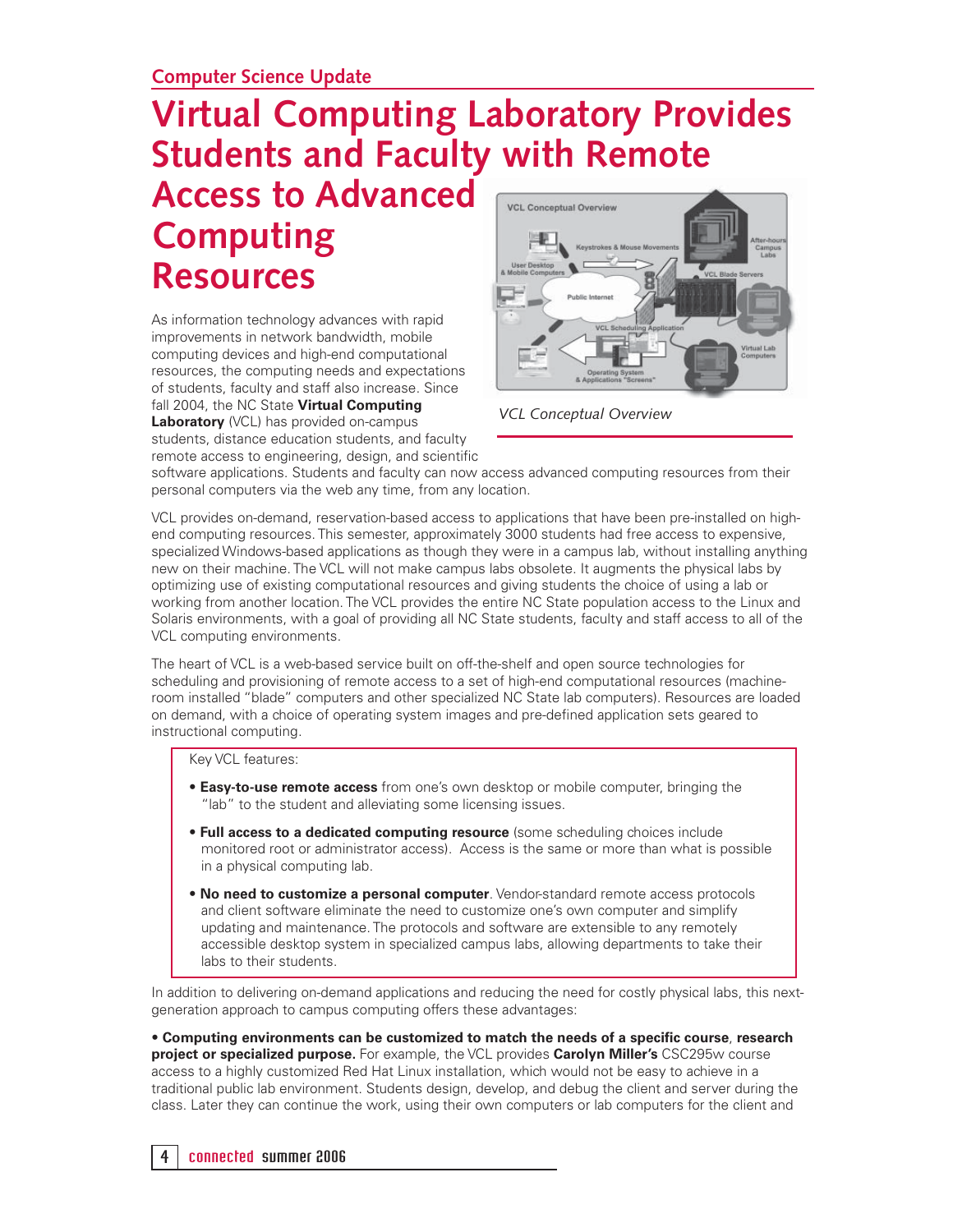VCL computers for the server work. Miller had this to say about the VCL:

If we had offered this course to 30 students without VCL facilities, it would have required several dedicated machines and dedicated technical support or, optionally, no actual practice with the concepts. VCL saved the day and the course!

• **High-end computers can be kept in use continuously**. A user in CSC can use a specific environment; then when that person's work has been completed, the hardware can be reallocated and reinstalled dynamically to fit another user's requirements. With this continuous reloading and re-allocation of hardware, fewer computers can satisfy the needs of more people—making optimal use of the computational resources.

> **"With my full-time job, I have difficulty getting to a Unity lab to use software. This makes life much easier."**

-Student survey response to VCL.

Interest in the virtual lab concept is growing in several areas among UNC System universities and local industries. As a result of the outside interest in the VCL model, NC State's VCL hopes to operate as an open source installation, with open source licensing.

NC State's VCL began as a joint venture of the College of Engineering's Information Technology and Engineering Computer Services (ITECS) group and Information Technology Division's High Performance Computing (HPC) team. The lab is hosted on the IBM BladeCenter platform and idle lab machines. Most of the hardware was purchased by the College of Engineering and the Information Technology Division. Some hardware was provided through an IBM SUR grant (College of Education). The VCL currently provides remote access to the colleges of Engineering, Education, Natural Resources, Statistics, Management, and Humanities and Social Sciences. For a complete list of available environments, visit http://vcl.ncsu. edu/site/pages/project/vcl-application-list.

For more information on VCL, visit http://vcl.ncsu. edu/site.php. ▲

### **WiCS Selected to Host CRA-W Distinguished Lecture Series Event**

NC State and the Women in Computer Science (WiCS) have been selected by the Computer Research Association's Committee on the Status of Women in Computing Research (CRA-W) to serve as a host school for an upcoming **CRA-W Distinguished Lecture Series** event. According to faculty advisor **Dr. Xiaosong Ma**, the program will fund a lecture by a selected distinguished guest, a dinner and panel session, as well as an informal lunch for women in the department. More information will be communicated as it becomes available. ▲

### **NC State Maintains NSA Center of Academic Excellence Status**

NC State and the Department of Computer Science have been re-designated a Center of Academic Excellence in Information Assurance Education by the **National Security Agency (NSA)** for the academic years 2005–2008. NSA Centers promote higher education and research in information security within various disciplines. The formal award was made on June 7, 2005 at the National Colloquium for Information Systems Security Education in Atlanta, Georgia. NC State was first designated a Center of Academic Excellence in Information Assurance Education in 2002. NC State and UNC-Charlotte are the only two universities in the state to hold this designation **▲** 

### **CAC-ABET Accreditation Completed**

**Dr. Richard F. Keltie,** associate dean for academic affairs for the College of Engineering, announced receipt of the Final Statements from ABET. All programs (16 engineering plus computer science) received an NGR accreditation to September 30, 2011. No weaknesses were found. A special thanks is extended to **Dr. Robert Fornaro**  and **Dr. Matt Stallmann** for their leadership, and all faculty and staff involved in this tremendous team effort. ▲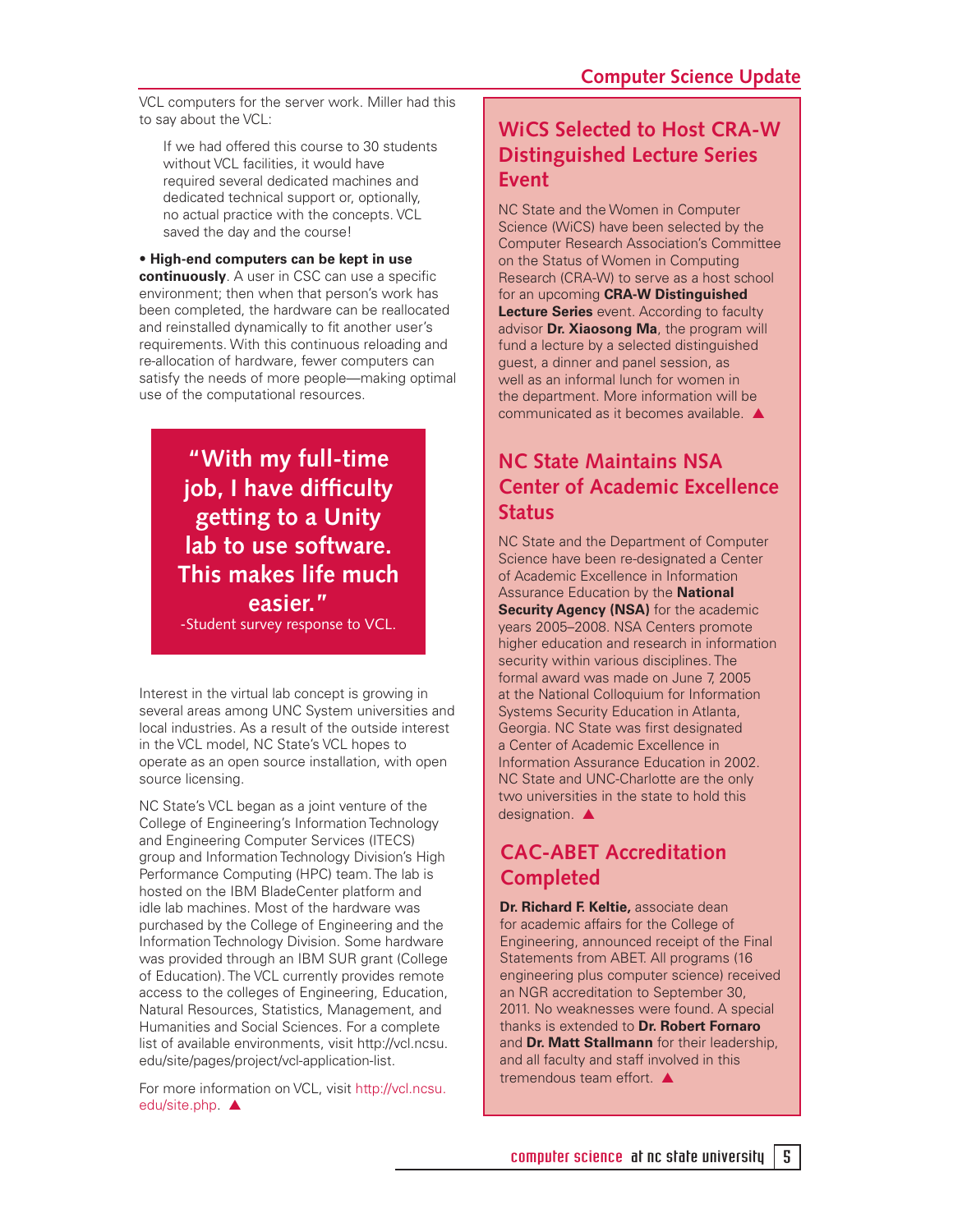# **NC State Celebrates Dedication of Engineering Building II**

Against the backdrop of a brilliant blue sky, NC State University and the College of Engineering officially dedicated Engineering Building II (EBII) on Friday, April 28, 2006.

Engineering Building II, which represents the second phase of the plan to move the entire College of Engineering to Centennial Campus, houses the Department of Electrical and Computer Engineering and the Department of Computer Science.

The building, which cost more than \$46M to build, was funded through the passing of the Bond Referendum of 2000 by the citizens of North Carolina.



*Chancellor Oblinger speaking at the dedication.*

**Dr. James L. Oblinger**, chancellor of the university, and **Dr. Nino A. Masnari**, dean of the College of Engineering, were joined on the stage by speakers **Wendell Murphy**, chairman of the NC State Board of Trustees, and keynote speaker **Robert "Bob" McGehee**, chairman and CEO of Progress Energy.

During his remarks, Mr. McGehee announced a \$1.2 million gift from Progress Energy to support initiatives within the NC State College of Engineering. Part of Achieve! The Campaign for NC State, the gift is the largest given by Progress Energy to the college and will support three endowments. Two of the endowments will be dedicated to professorships, a top priority of the NC State Achieve! campaign.

In recognition of the generous support Progress Energy and its employees have provided to the College of Engineering, a large area on the third floor of the new building will bear Progress Energy's name. The Progress Energy area includes

two large conference rooms, a brick terrace and the bridge that connects the two wings of the building.

Following his keynote remarks, Mr. McGehee was presented an original pastel of the new building.



*View of stairway, bridge and upper floors of EBII atrium.* 

"The completion of Engineering Building II is a landmark event in the history of the College of Engineering at NC State," said Masnari. "This investment by the people of North Carolina will provide muchneeded space for these departments to conduct important research and educate future leaders in engineering."



*Chancellor Oblinger (left) and Dean Masnari (far right) accept a check for \$1.2 million from Progress Energy representatives Robert McGehee and Fred Day.*

Approximately 300 alumni, faculty and staff, students, corporate guests, dignitaries, and friends attended the

event. Following the dedication speeches, guests were invited to find their named bricks on the "Pathwav to the Future" and take a guided or self-paced tour of the facility, leading to a reception in the new Progress Energy conference room on the third floor bridge.

We would like to thank everyone who joined us on this special day in the life of the department. We also extend appreciation to our corporate sponsors of the event: **Cisco Systems, EMC, IBM, Network Appliance, Progress Energy, Red Hat, and Tekelec**.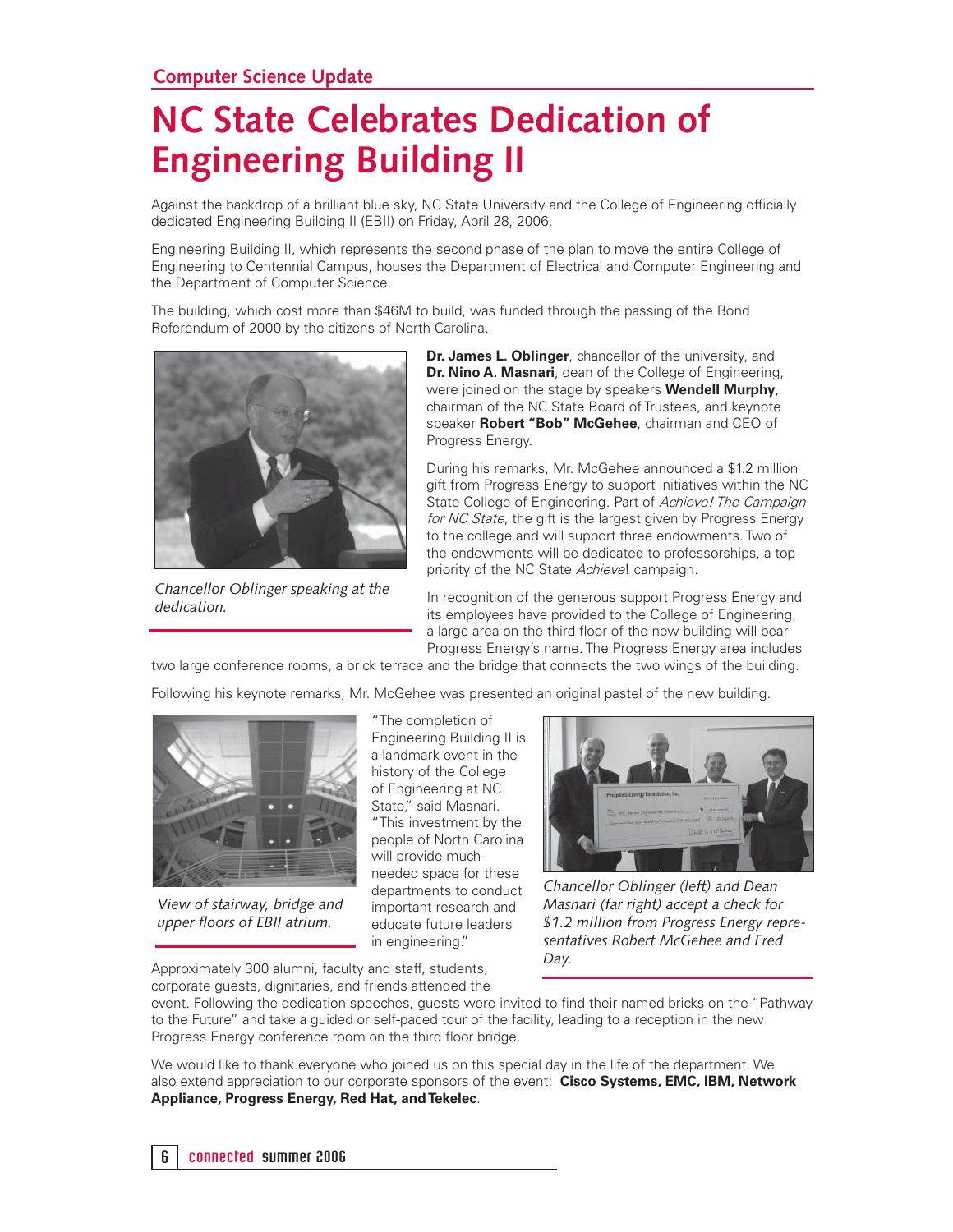### **EBII – The Building**

The 210,000 square feet facility contains several prominent features, including two massive threestory-tall atriums and a connector bridge over an exposed breezeway which boasts two large executive conference rooms.

Housed within the east wing of EBII is a DELTA Teleclassroom, providing students access to a variety of distance education opportunities. The Center for Visualization and Analytics (CVA)—which supports the use of visualization technology and analytical methods to explore engineering, scientific, design and educational challenges—has plans to construct a high-tech demo room in EBII, complete with sophisticated VizWall and Access Grid.

Also, Port City Java plans to open a gourmet coffee shop and café in the building later this year.

EBII has 50 research and teaching labs, as well as 9 state-of the art classrooms, of various sizes, with 785 seats. Each classroom is equipped with the latest in instructional technologies, including ergonomic consoles and touch-screen panels—providing instructors control over a variety of media (networked computing, document cameras, VCR/DVD devices) as well as control of classroom audio and high-quality LCD projection.

Students enjoy wireless Internet connectivity throughout the classrooms in EBII, and work is underway to expand wireless access throughout the rest of the facility.

Teaching and research labs within EBII are filled with the latest equipment and software; in many cases donated by corporate partners such as SAS, Cisco Systems, EMC, Microsoft, OPNET Technologies, IBM, Network Appliance and many more. ▲



*CSC Strategic Advisory Board gathers in the atrium before their morning meeting.*



*One of EBII's 50 different research and teaching labs.*



*Dr. Oblinger and Mounted Patrol.*



*Guests locating their engraved bricks along the "Pathway to the Future."*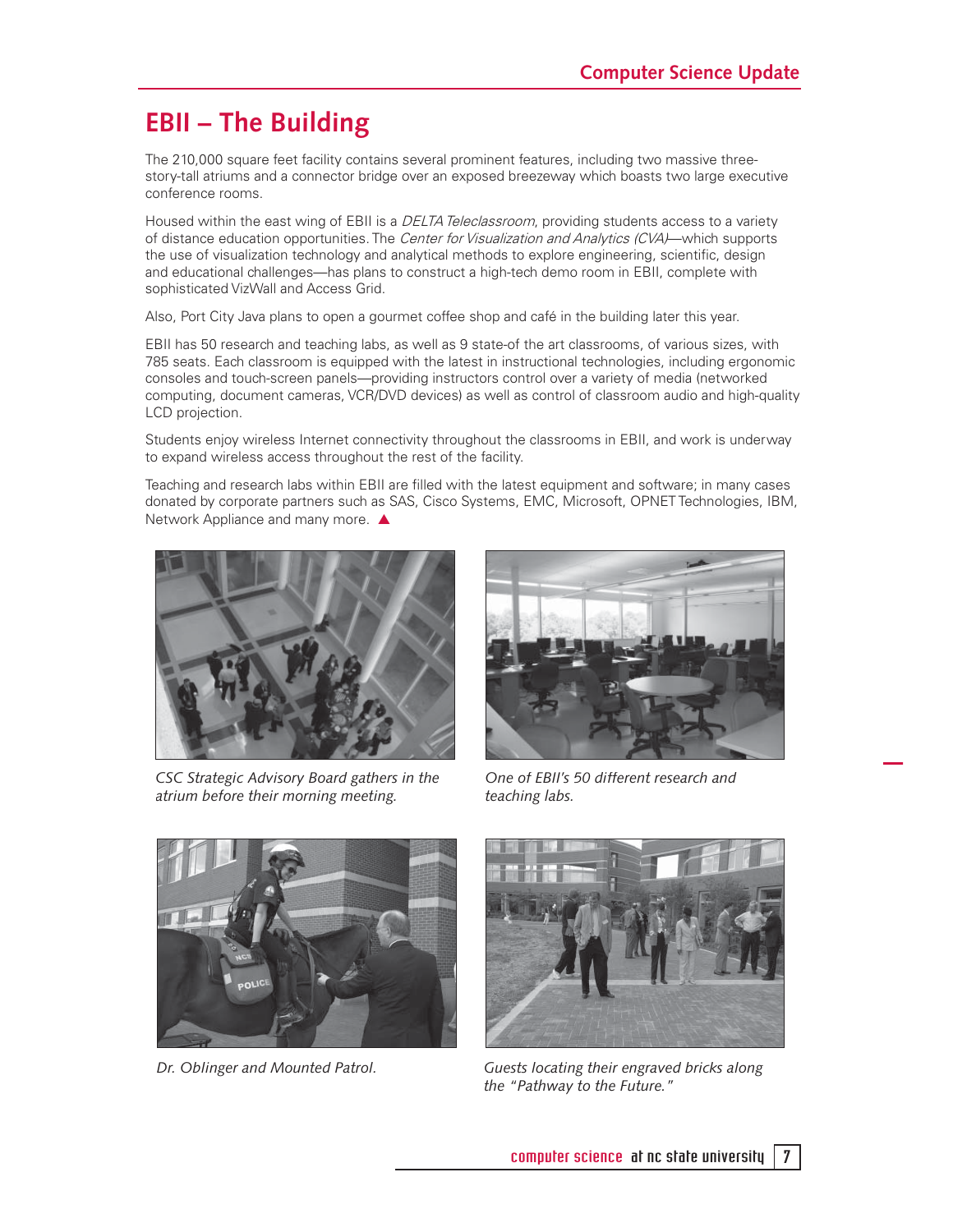### **Student-to-Student: CSC Peer Advising**

Sometimes it takes a student to help a student. As the spring semester draws to a close, Computer Science students start planning their courses for the fall semester. In addition to undergraduate advisors **Joyce Hatch** and **Barbara Adams**, students can now count on Peer Advising—a new means of finding out first-hand what classes to take. Peer Advising is informal, candid guidance such

as what classes to take and not take together, what to expect from professors and course difficulty.

In the spring semester 2005, two Peer Advising sessions were held—led primarily by Computer Science seniors **Alex Balik, Sammie Carter, Chris Davy, Travis Cornwell** and **Rich Killian**. Junior and senior students shared their experiences and offered advice to freshmen and sophomores. There was a presentation from the seniors,

"I learned many hard lessons, and I enjoy sharing those experiences with other students so they don't make the same mistakes that I did."

followed by a question-andanswer session. Undergraduate advisors were present in case clarification was needed or a peer advisor presented misinformation. After the group session, peer advisors met oneon-one with students to help plan specific course schedules and answer individual questions.

Peer advisor Sammie Carter commented, "I learned many hard lessons, and I enjoy sharing those experiences with other students so they don't make the same mistakes that I did."

What do students receiving peer advising think? According to one student, "Peer advising gave me real advice, from a student's point of view. There are some things you can only learn from other students who've been through the classes that you are looking at." ▲

# **Derbinsky & Lucas Receive 2006 Engineering Senior Awards**

Congratulations to CSC seniors **Nathaniel L. Derbinsky** and **Blake C. Lucas** for winning two of the four 2006 Engineering Senior Awards presented during a special awards ceremony on April 20, 2006. Derbinsky received the 2006 Leadership Award. Lucas (a dual major in ECE) received the 2006 Scholarly Achievement award.

These outstanding student leaders serve as tremendous representatives of the department and great role models for the student body. ▲

# **Bitzer Inducted into the Consumer Electronics Hall of Fame**

#### **Dr. Donald L. Bitzer,**

Distinguished University Research Professor of Computer Science at North Carolina State University, has been inducted into the Consumer Electronics Hall of Fame by The Consumer Electronics Association (CEA) for his efforts in



advancing television technology. CEA President and CEO Gary Shapiro announced the new inductees during CEA's Entertainment Technology Policy Summit held in Washington, D.C.

Bitzer, also an emmy-award winner, co-invented the flat plasma display panel in 1964.

Congratulations Dr. Donald Bitzer! ▲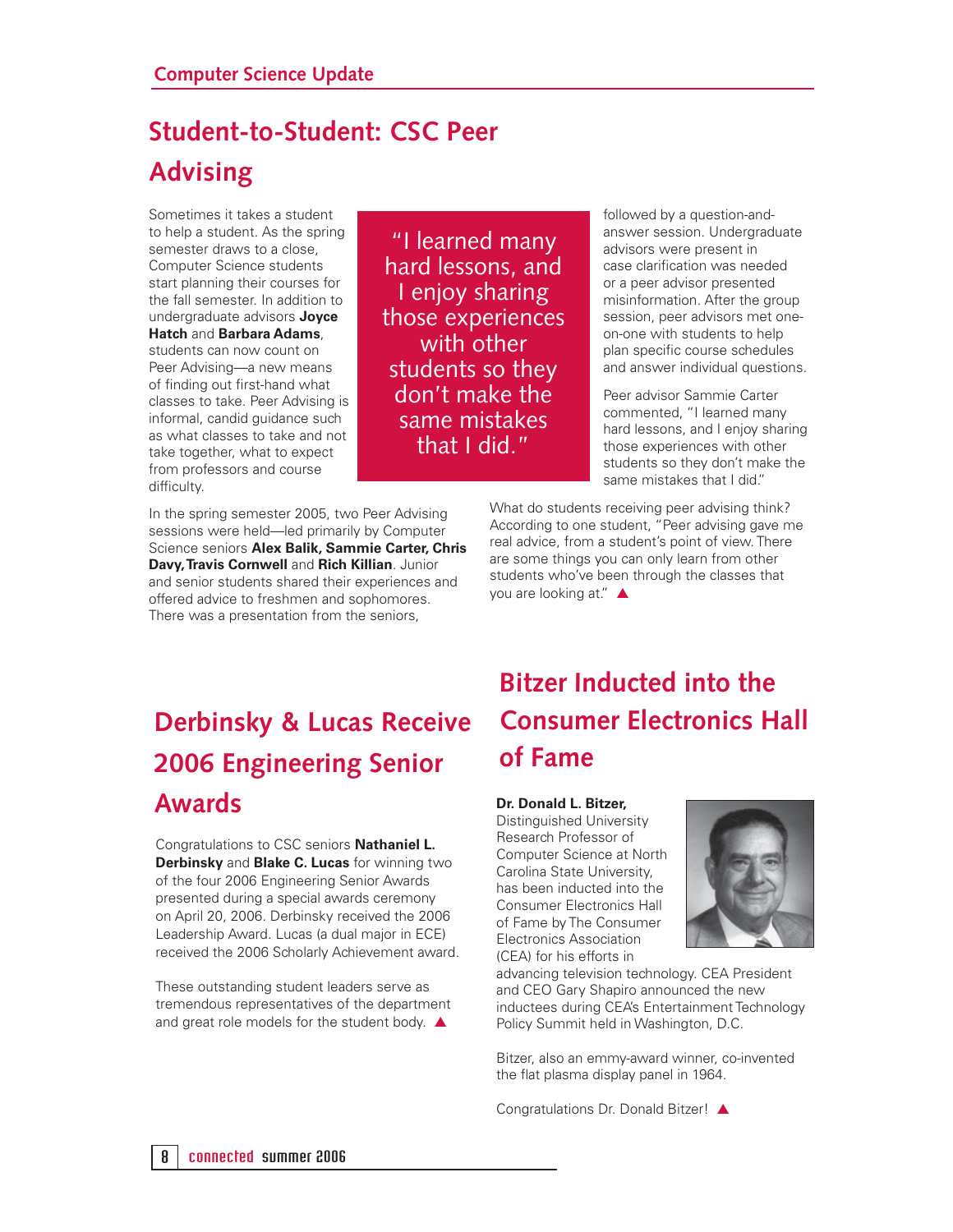# **Team Qualifies for DARPA Grand Challenge**



*The driverless "Desert Rat" participates in the DARPA Grand Challenge.*

On October 8, 2005 in what must have seemed like a scene from a science fiction movie, a driverless 1987 Chevy Suburban nicknamed "The Desert Rat" and 22 other driverless vehicles set out on their way across the Mohave Desert on a grueling 150-mile race. The technology that guides the Suburban is the product of a partnership between NC State University and **Insight Technologies, Inc. This technology** may one day revolutionize not only the way the military performs missions, but also the way that commuters drive to work each day.

#### Sponsored by the **Defense Advanced Research Projects Agency (DARPA),** the Grand

Challenge competition was created to answer a congressional mandate to convert one-third of the military vehicles to driverless, computer-driven mode by 2015. The objective of the competition is to have teams design a completely autonomous vehicle that can traverse rugged terrain while avoiding obstacles, with no human assistance. The technology developed for the race will help DARPA reach its goal of having the autonomous vehicles perform missions that currently put military personnel in harm's way.

The Insight Racing team is a cooperative venture between NC State University and Insight Technologies, Inc., a company formed in 2003 to develop autonomous robotics solutions. The company and the team include NC State University students and alumni.

"While the technology is being developed for defense purposes, it has potential for spin-off into everyday life, from mowing grass to driving down the Interstate," says **Dr. Robert Fornaro**, professor of computer science and director of the Senior Design Center. "Some of the software technology used on the vehicle was initially designed and prototyped by NC State Computer Science students in the Senior Design Program."

"We have a highly talented dynamic team that is composed of students from NC State University, members of the Triangle technical community and retired business executives," says **Grayson Randall,** Insight Racing founder. "The development of robotics technology will allow us to accomplish both human relief and military missions that pose a threat to our country's personnel. We are thrilled to compete in this innovative race, which is moving autonomous driving ahead so rapidly."

 "What is so special about the Insight Racing team is that they are competing with teams that have spent literally millions of dollars on developing technology for the competition, while Insight Racing operates on a shoestring budget," says Fornaro. "It is a 'David versus Goliath' competition for our team."

A team from Stanford University won the \$2 million competition. The Insight/NC State Desert Rat completed approximately 26 miles of the desert course and finished ahead of 11 of the 22 teams. ▲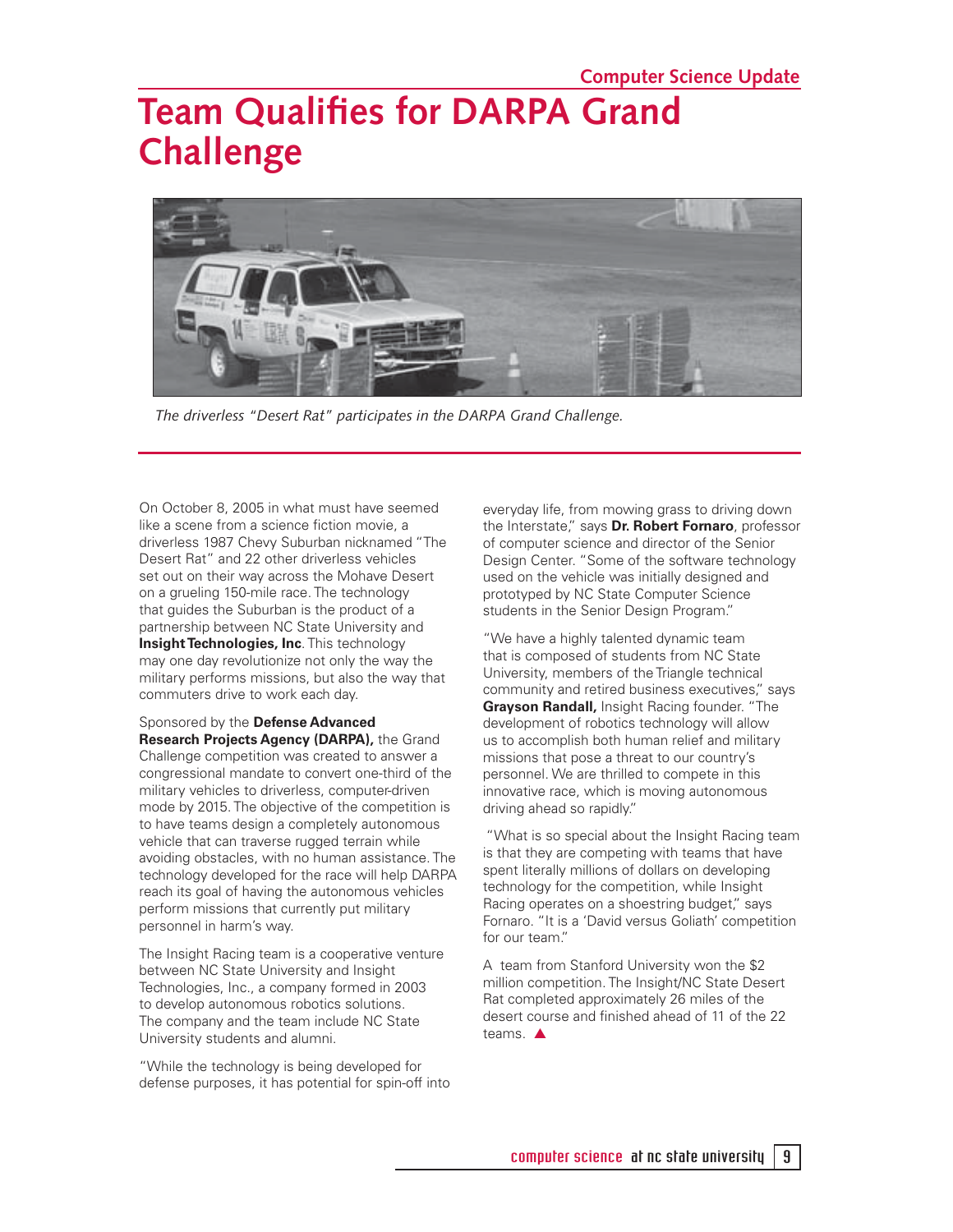### **Computer Science Update Keeping Girls On Track**

At the end of the 2005 **Girls on Track (GoT)** summer camp (June 20 through 24, 2005), camper **Heather Barnes** said to a counselor, "I'm definitely coming back to camp next year! I had so much fun…. Are you coming back too?"

This was the seventh Girls on Track camp since the program first began in 1999. The camp focuses on keeping middle school girls interested in math and science. Camp activities center around the use of computers and technology to solve problems. By familiarizing girls with information technology, the camp organizers hope to raise interest in careers and courses where women are often underrepresented.

### **CSI: Campers Start Investigating**

The campers' first investigation focused on the education and salaries tied with careers. From artist to programmer to zoologist, the campers concluded that the more schooling a career requires—particularly in math and science—the higher the salary. The girls discovered that IT careers require "all the math" and yield significant salaries.

At the end of the career investigation, camp director **Lolita Tripp** burst into the room and shouted, "Hey everyone! You've got to come— I just found a skull, blood, some hair and fibers, and a note…. I don't know what happened, but let's find out!"

Campers were then led to the staged crime scene and collected evidence to solve the Mystery of the Missing Skull. Throughout the week, the girls used blood typing and gel electrophoresis to study the blood found at the scene, chromatography tests to determine the type of ink on the note, dichotomous keys to discover what kind of animal the skull was from, and microscopes to analyze the hairs and fibers.

### **Math and The Arts**

**Maria Droujkova**, NC State Ph.D. graduate and founder of **Natural Math**, led the girls in an investigation of math as the backbone of art and dance. A visit to the **North Carolina Museum of Art** provided background for a discussion of how proportion, ratios, perspective, symmetry, and patterns are used in painting and sculpture to produce the desired visual effects.

**Kirstie Tice**, Co-founder and Director of the **NC Dance Institute**, helped campers choreograph their own dances. They linked math concepts such as angles, degrees, symmetry and sequence to the movements in dance. After a few days of practice, the girls danced for their parents and



*GoT campers learning how to combine science and computer technology in real-world situations.*

received much applause.

#### **Gaming**

**Tiffany Barnes**, a CSC Ph.D. graduate and professor at UNC-Charlotte, taught campers how to create their own computer games. Using the program Game Maker, the girls created games using a process similar to programming in Java. Within a few days, the girls progressed from a tutorial bouncing clown game to their own, more complex platform and maze games.

### **Pulling It All Together**

At the end of their five days at Girls on Track, the campers prepared presentations for their parents on what they learned. They showed that blood type can be determined through the use of antigens and that black pen ink consists of different colors. They explained the role of proportion in realism and abstract art, the evidence that the hair and fiber from the crime scene were cat and cotton, the steps involved in creating a game, and the procedure for distinguishing a muskrat skull from a hawk skull.

In addition to its role as an intervention program. Girls on Track is a seven-year longitudinal study on why girls make the course and career choices they do. As a joint project between NCSU Computer Science and the Center for Research in Mathematics and Science Education, Girls on Track follows the progress of its campers as they move through middle school, high school and college.

Girls on Track is made possible through the help of **Meredith College**, where the camp meets, and funding from the **National Science Foundation** and **IBM Corporation.**  $\triangle$ 

[Editor's note: Another successful GoT camp just concluded in June 2006. More about that in the next issue.]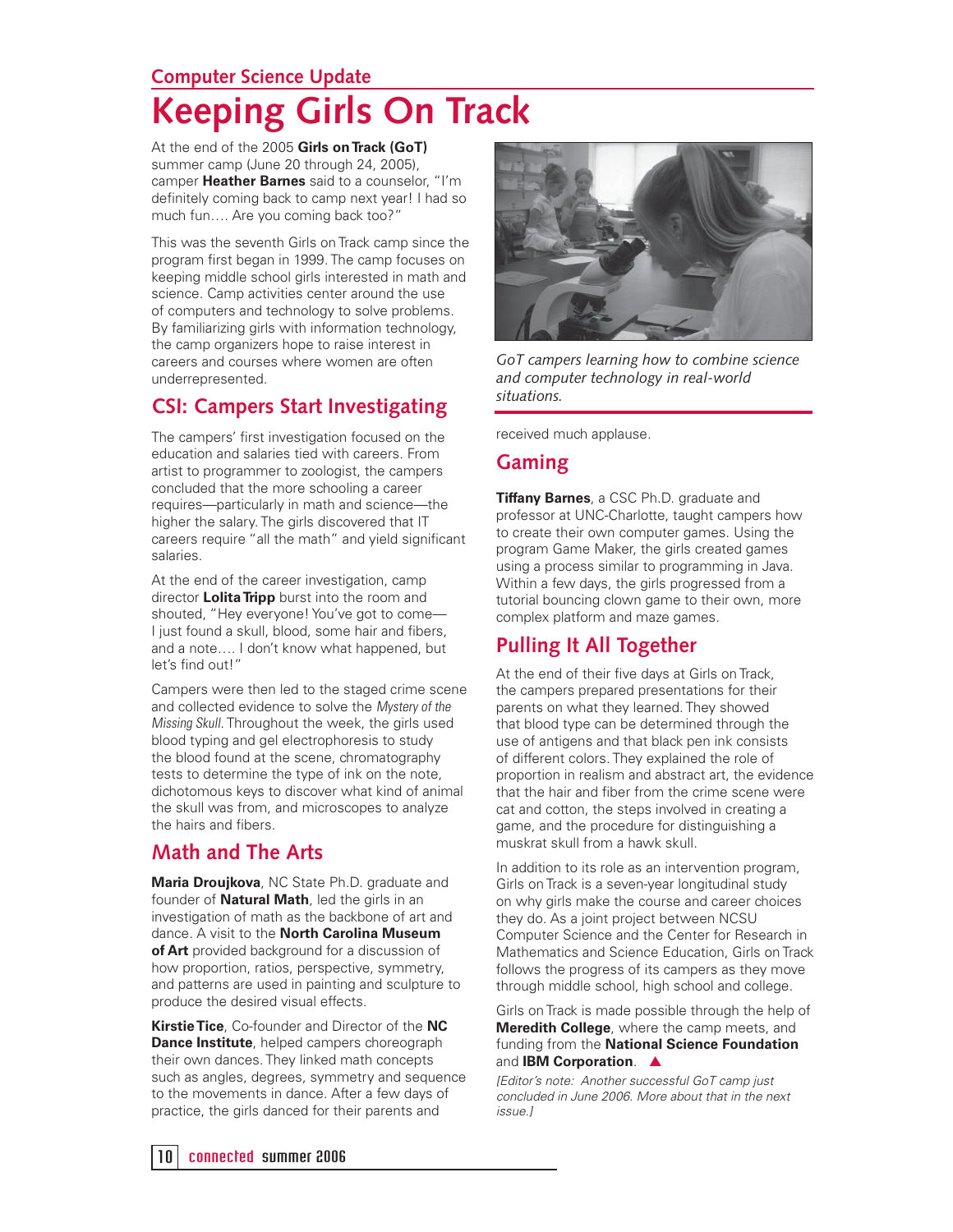### **Dean Masnari to Steps Down as CoE Dean**

**Dr. Nino A. Masnari**, dean of the College of Engineering at NC State University, has stepped down from the position effective July 31, 2006. Dean of the college since August 1996, Masnari has overseen major growth in enrollments, research funding, private financial support for scholarships and professorships, and college facilities; including the opening of three new buildings on Centennial Campus. In an announcement made earlier in the year, Masnari said, "I have made no specific plans beyond next July, but I certainly look forward to continuing my relationship with NC State University and the College of Engineering." A national search recently concluded in the selection of **Dr. Louis A. Martin-Vega,** dean and professor at the University of South Florida's College of Engineering, as Masnari's successor. ▲



[Editor's note: Martin-Vega's selection as the new dean will be featured in our next issue.]



*Chancellor Oblinger unveils the plaque for the MRC*

# **EGRC Officially Renamed Monteith Research Center**

The NC State University community gathered at an event held on October 5, 2005 to celebrate the renaming of the Engineering Graduate Research Center as the **Larry K. Monteith Engineering Research Center (MRC)**. Chancellor James Oblinger unveiled a bronze plaque on the plaza following the ceremony held inside the MRC. Monteith was NC State's 11th chancellor, serving from 1989 to 1998, and was dean of the College of Engineering from 1978 to 1989. ▲

# **NC State Ranked Third Nationally in Tech Transfer**

NC State's efforts to put its academic findings and inventions in life science to work for the people of North Carolina and the United States ranked third in the nation in 2004, making it a "patent powerhouse," according to an examination by **1790 Analytics**, an intellectual property consulting firm based in Mount Laurel, NJ. ▲

# Did You Know?

NC State is ranked 2nd on *The Princeton Review's* national "Best Value" list.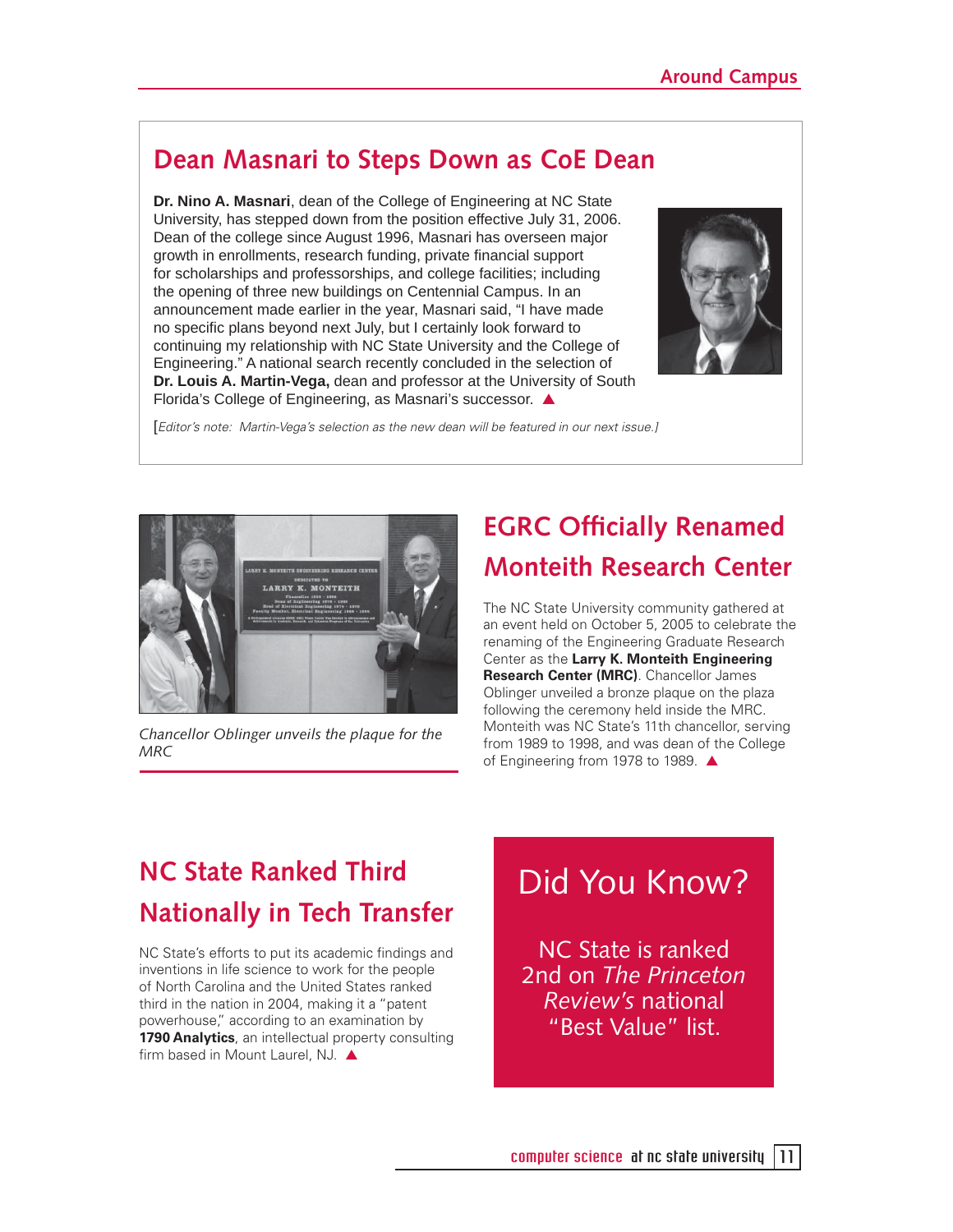# **NC State Named One of the Nation's "Most Connected" Campuses**

NC State University is among the "25 Most Connected Campuses" in the nation, according to the editors of The Princeton Review.

The list, published by Forbes on January 20, 2006, features colleges and universities selected on the basis of criteria including the breadth of the computer science curriculum, the sophistication of campus technology (including streaming media of classes and extracurricular offerings), availability of school-owned digital cameras and equipment for student use, wireless Internet access on campus, and support for handheld computing.

NC State is the only representative from the state of North Carolina to make the Top 25 listing, and the students, faculty and staff in the Department of Computer Science are among the most connected on campus.

EBII, our new home on Centennial Campus, is a virtual showcase for the technologies behind the Top 25 ranking. State-of-the-art classrooms are equipped with the latest in instructional technologies, including ergonomic consoles and touch screen panels that provide instructors control over a variety of media—networked computing, document cameras, VCR/DVD devices—and control of classroom audio and high-quality LCD projection. Teaching and research labs within EBII are filled with the latest equipment and software, in many cases donated by corporate partners such as **SAS, Cisco Systems, EMC, Microsoft, OPNET Technologies, IBM, Network Appliance** and many more.

Housed within the east wing of EBII is a DELTA Teleclassroom providing students access to a variety of distance education opportunities. There is also the Center for Visualization and Analytics (CVA), which supports the use of visualization technology and analytical methods to explore engineering, scientific design and educational challenges. There are plans to construct a high-tech demo room in EBII, complete with sophisticated VizWall and Access Grid.

Students enjoy wireless Internet connectivity throughout the classrooms in EBII, and work is underway to expand wireless access throughout the rest of the facility.



*A virtual classroom in action!*

In addition to classroom and learning technologies, computer science students, alumni, corporate partners, faculty, and staff also enjoy a newly redesigned departmental web portal with enhanced features and audience-specific content, including a virtual career services page with online job postings and exclusive resume database access. Targeted news is also distributed via the web site, along with a monthly eNewsletter. ▲

# **NC State Ranks Second in Nation in Engineering BS Degrees, Third Overall**

According to data released by the American Society for Engineering Education (ASEE), the College of Engineering at NC State University has moved from third to second place in the number of B.S. degrees awarded among all engineering colleges in the nation. These figures from ASEE cover the 2003-04 academic year. The College of Engineering at NC State routinely ranks in the top ten, usually in fifth or sixth place. This is the first time it has climbed to second place. NC State's engineering college ranks third—just after Georgia Tech and Michigan—in the total number of degrees awarded; which includes B.S., master of science (M.S.) and doctoral (Ph.D.) degrees. NC State ranks seventh in M.S. degrees and eleventh in Ph.Ds awarded. ▲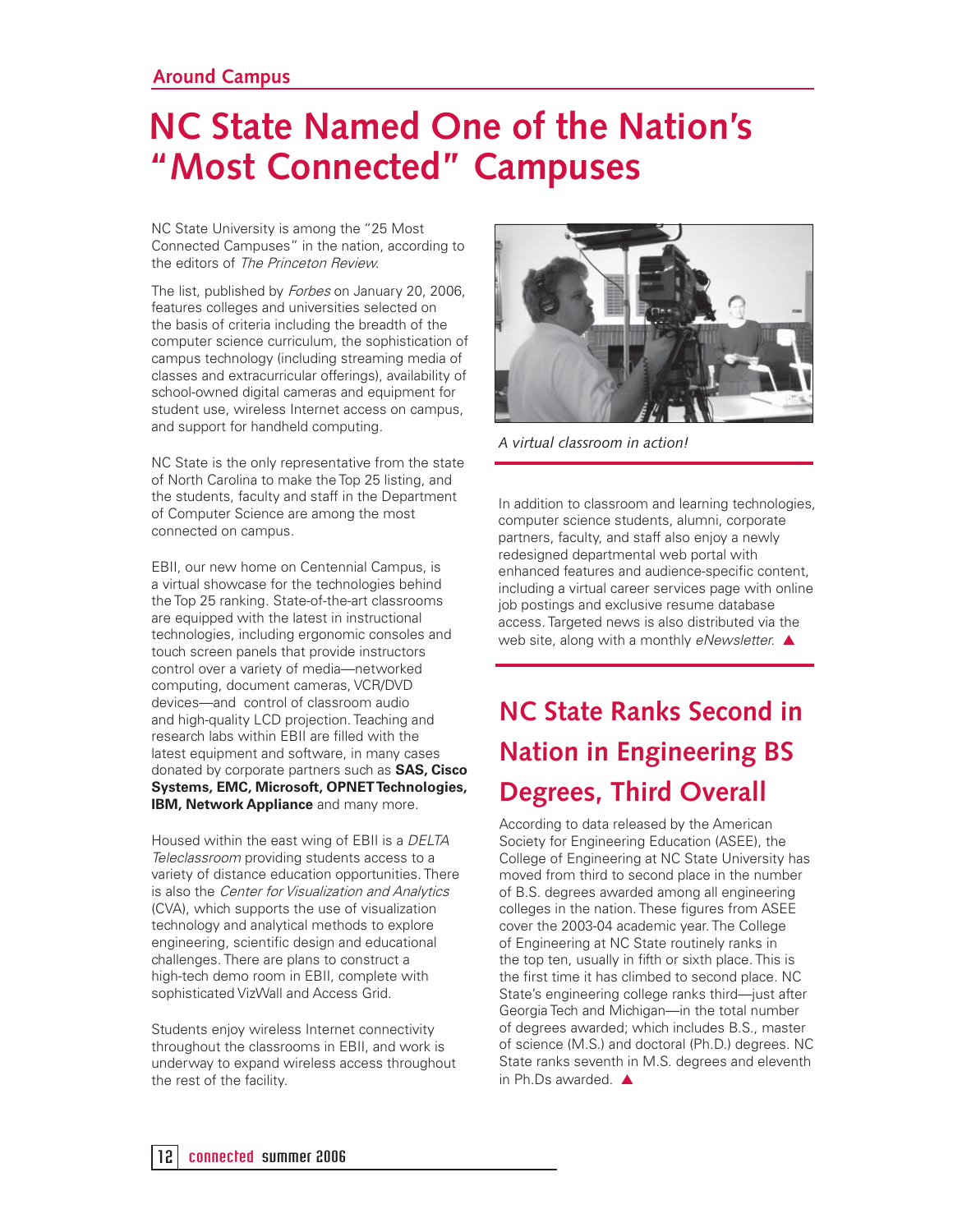# **Four Department Icons to Retire**

Deepest gratitude and appreciation to the following individuals who are retiring this academic year. Please join us in celebrating the incredible achievements of these departmental icons and in recognizing their outstanding service to our department, NC State University, and the state of North Carolina.



**Dr. Edward Davis**

received his Ph.D. from the University of Illinois in 1972. Prior to joining NC State in 1978, he was with Goodyear Aerospace Corporation and the University of Florida. At NC State, Davis has

*Dr. Edward Davis, PE Professor*

served in a number of roles; including that of director

of undergraduate programs (1993–1997), director of graduate programs (1998–2003), and associate department head (2000–2003). Davis' research interests are in computer organization and architecture, with emphasis on highly parallel processing. He has received a number of awards and recognitions, including the NC State Academy of Outstanding Teachers award, "Best Lecturer" award, and "Best Classroom Presentation" award.



**Dr. Robert Funderlic**  received his Ph.D. from the University of Tennessee in 1970 under the direction of Professor Alston Householder. Prior to joining NC State in 1986, he worked at the Oak Ridge

> National Laboratory. Funderlic served as

*Dr. Robert Funderlic Professor*

the Computer Science department head from 1986 to 1992. He was an NC State faculty senator from 1998 to 2000. Funderlic's main interests lie in the design, implementation and analysis of numerical linear algebra algorithms for high performance computing. He has received a number of honors and recognitions, including the College of Engineering's G.H. Blessis Undergraduate Advisor award and ACM/ AITP's "Most Helpful Outside of Class" and "Outstanding Service" awards.



*Ms. Joyce Hatch Director of Advising and Lecturer*

#### **Ms. Joyce Hatch**

received her M.Ed. in Math Education from NC State University in 1975. She joined the department in 1975 and has since held a number of prominent positions; including that of assistant

> department head (1984–93), director of undergraduate programs (1988–93), and director of

undergraduate advising (1993–2006). She has received numerous accolades. To honor her for her 30 years of outstanding service, a grassroots alumni effort was launched to create a named scholarship endowment in her honor. A special "Joyce Hatch Retirement" web page gives details about the endowment and offers visitors an opportunity to read and share their favorite "Joyce Hatch Memories" http://www.csc.ncsu.edu/enews/hatchretirement.php.

# **Dr. David McAllister**  received his Ph.D. from the University of North roles, including director of

Carolina at Chapel Hill in 1972. McAllister joined NC State in the same year. He served the department in numerous

*Dr. David F. McAllister Professor*

graduate programs (1979–1985) and faculty senator

(2000–2001). McAllister's research interests encompass a wide range of fields-from computer graphics to 3D display technology, software reliability and fault-tolerance, performance evaluation, voice processing and speaker identification, electronic publishing and numerical analysis. McAllister is also an accomplished jazz piano player and still plays in several bands. He is a member of a number of professional organizations, serves on editorial boards of several professional journals, and has received a number of awards and recognitions.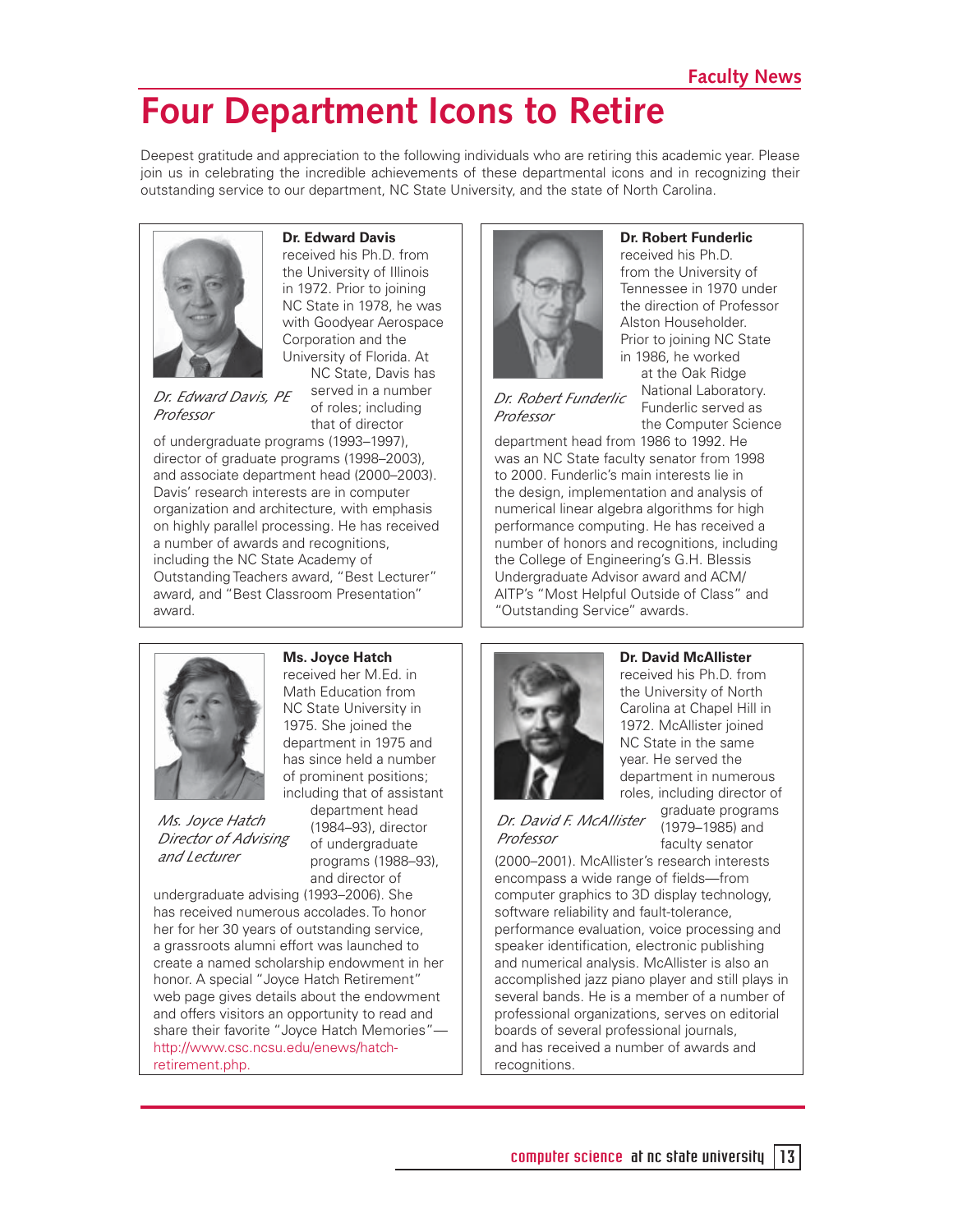### **Faculty News Watson Joins CSC Faculty**



We are very pleased to announce that **Dr. Ben Watson** of Northwestern University has joined the department as an associate professor of computer science effective January 1, 2006. His research focus is in visualization and graphics.

With Watson's arrival, we now

have 44 tenured and tenure-track research faculty and 16 **National Science Foundation (NSF) Career Award** winners.

The NC State Department of Computer Science remains one of the largest computer science departments in the nation. ▲

# **Antón Appointed to NSF Committee**

**Dr. Annie Antón,** associate professor of computer science, has been appointed to serve on the **National Science Foundation (NSF)** Computer & Information Science & Engineering (CISE) Advisory Committee. The Committee supplements NSF knowledge by providing up-to-date information on the state of the field. They provide advice on the impact of NSF support policies and programs on the CISE community, oversight on program management and performance, and advice to the CISE Assistant Director on special issues.

Antón also has been elected to a threeyear term on the **Computing Research Association** Board of Directors and serves on the **Intel** Privacy and Security Policy Advisory Board. ▲

### **Gehringer Coordinating Computer & Engineering Module**

NC State has been awarded a \$250,000 **National Science Foundation (NSF)** grant over the next three years for working with other land-grant and historically black institutions to develop a model curriculum for improving the ethics education of

graduate students in science and engineering. Dr. Edward Gehringer, associate professor of computer science and electrical and computer engineering, will coordinate the Computer Science and Engineering module of the Land Grant University Research Ethics (LANGURE) program. The LANGURE initiative will include examples of ethical behavior from business and industry; and Super ePartner **SAS Institute** will collaborate with LANGURE's teams. ▲

# **Perros Named to NLR Networking Research Council**

**Dr. Harry Perros**, Alumni Distinguished Graduate Professor of Computer Science and program coordinator of the M.S. degree in computer networks at NC State, is among a select group of world-renowned networking researchers and technologists named by the **National LambdaRail** 



**(NLR)** to its NLR Networking Research Council. The NLR is a consortium of leading U.S. research universities and private-sector technology companies that is deploying a nationwide optical, Ethernet, and IP networking infrastructure. The council has been assembled to help guide, direct, and promote NLR's support of research that leads to future-generation networking technologies and services. ▲

# **Williams Named Co-Director of E-Commerce Initiative**

**Dr. Laurie Williams** assumed the role of codirector of the E-Commerce Initiative, effective June 2005, along with **Dr. Michael Rappa** of the College of Management. Williams was recruited to NC State in 2000 as assistant professor of software engineering. Author of several books and articles, Williams specializes in agile software development processes and practices, empirical software engineering, secure application development, software reliability, software testing and pair-programming. Laurie holds an M.B.A. from Duke University and a Ph.D. from the University of Utah. ▲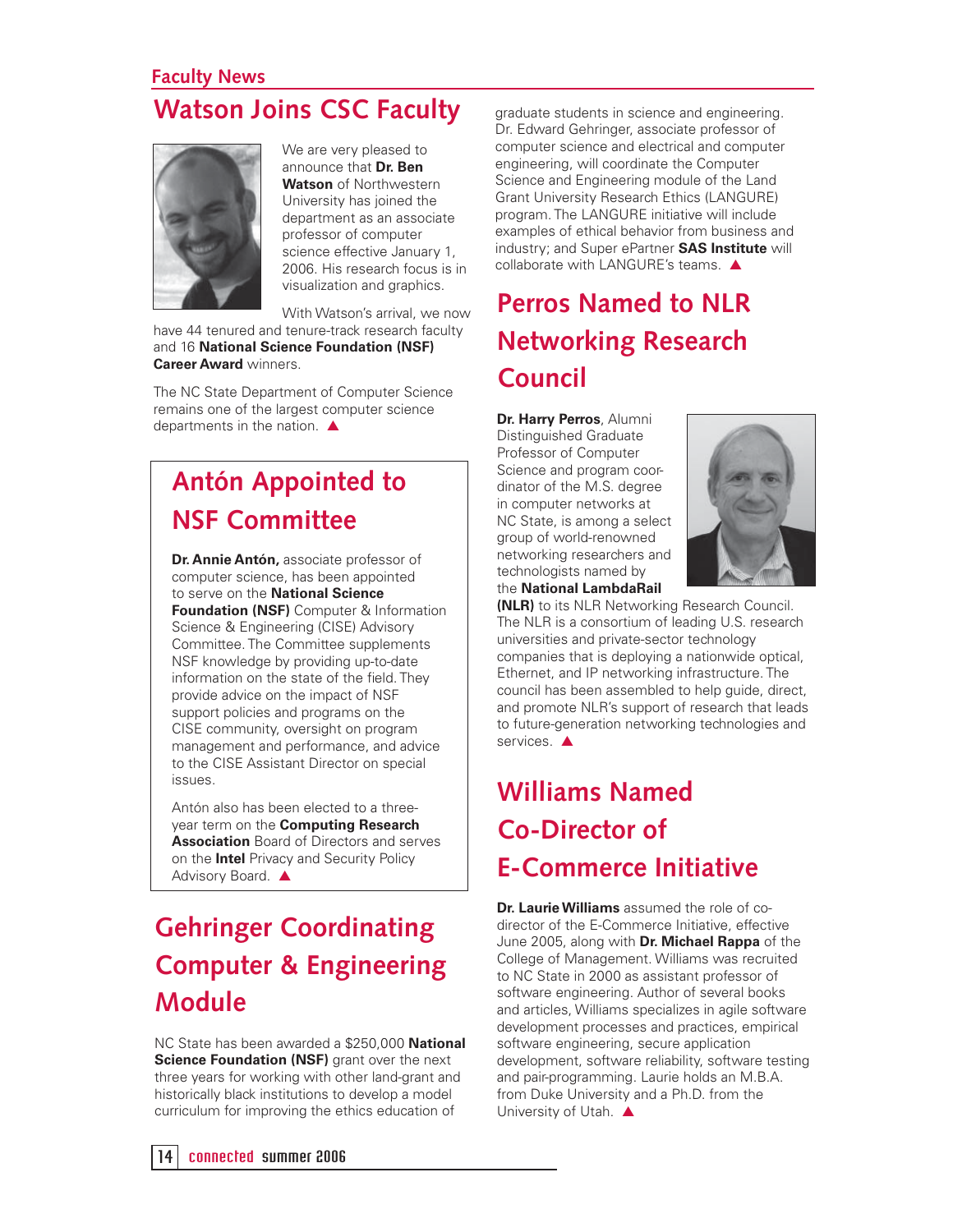### **Young Receives 2005 Outstanding Teacher Award**

In April 2005, **Dr. R. Michael Young,** assistant professor of computer science, received an



Outstanding Teaching Award from the NC State Office of the Provost. Along with the award, Young was named to the Academy of Outstanding Teachers. Membership in the Academy is open only to recipients of the award and lasts for as long as the faculty member remains at NC State.

Young teaches courses that center around his research area of artificial intelligence in virtual worlds. Each spring he teaches a 400-level course on computer game development in which students work in teams on semester-long projects building complete computer games. Young also regularly teaches a graduate course on computational models of interactive narrative that covers the use of artificial intelligence in virtual reality. The course takes a cross-disciplinary approach—including ideas from computational linguistics, narrative theory, film theory and other aspects of the humanities and social sciences.

"Interactive virtual worlds provide a great sandbox environment for the application of a wide range of tools from all of computer science," Young says. Building computer games, for example, often requires students to apply what they have learned from previous courses in graphics, networking, artificial intelligence, user interfaces and other advanced data structures and algorithms.

Young's research on artificial intelligence includes planning and plan recognition, natural language processing and the development of computational models of human-computer interaction, taskrelated discourse, interactive narrative and the design of intelligent systems in computer games.

Young received his B.S. in computer science from California State University–Sacramento in 1984, his M.S. in computer science from Stanford University in 1987 and his Ph.D. in intelligent systems from the University of Pittsburgh in 1997. He joined the NC State faculty in 1999. Young received a National Science Foundation (NSF) CAREER Award in 2000. He is co-director of the Center for Digital Entertainment, an informal, multi-disciplinary center that focuses on NC State's digital entertainment research, educational, and outreach activities.

Students, faculty, alumni, and staff recommend professors for an Outstanding Teacher Award. Committees within each college submit nominations to the Office of the Provost. Choices for the award are based on the candidate's teaching philosophy, courses taught, the candidate's involvement in the department/ university, and endorsements by two faculty colleagues and two students. ▲

[Editor's note: Young was recently promoted to associate professor.]

# **Young to Collaborate on Multi-disciplinary HI-FIVES Program**

**Dr. Michael Young** is leading one of the teams working to implement the **Highly Interactive, Fun Internet Virtual Environments in Science (HI FIVES)** program, which integrates science learning, game development and children's love of computer games.

HI FIVES researchers will develop easy-to-use game creation tools and teach high school instructors how to build compelling games that teach science, technology, engineering and mathematics (STEM) content.

Through a \$1.2 million **National Science Foundation (NSF)** grant, members of the College of Education's science education program have teamed up with NC State's Department of Computer Science, the Distance Education and Learning Technology Applications (DELTA) unit, the Kenan Institute for Engineering, Technology and Science and the NC Department of Public Instruction to implement the HI FIVES program. ▲

**Dr. Harry Perros**, Alumni Distinguished Graduate Professor of Computer Science, was a guest editor for the February 8, 2006 issue of Computer Networks Journal, providing his expertise to a section dedicated to papers on optical networks. ▲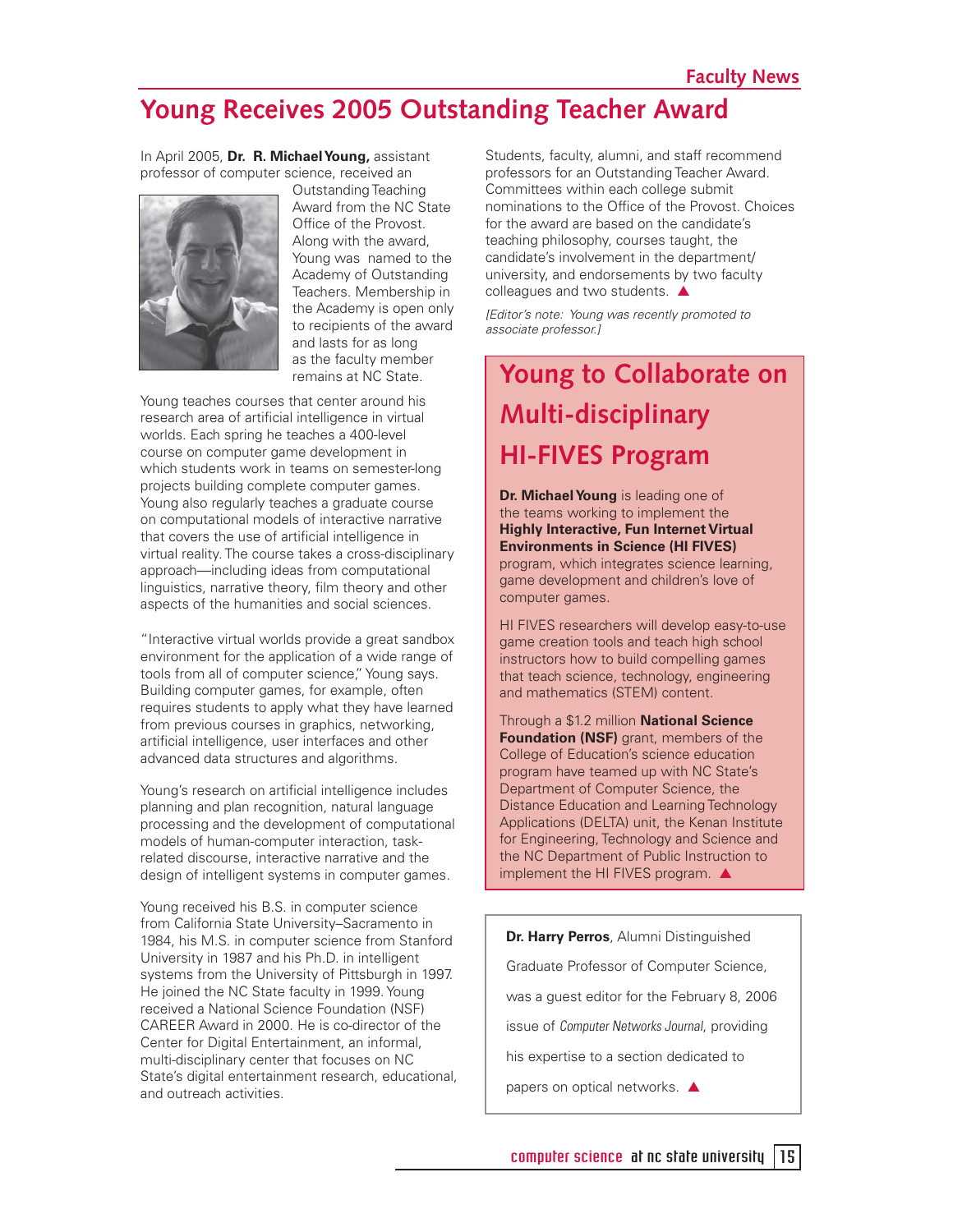### **Faculty News Williams Receives 2006 Outstanding Teacher Award**

#### **Dr. Laurie Williams,**

assistant professor of computer science at NC State University, has received an Outstanding Teaching Award from the NC State Office of the Provost. Along with the award, Williams has been named to the Academy of Outstanding Teachers. Membership in the Academy is open only to



recipients of the award and lasts for as long as the faculty member remains at NC State.

Williams was recognized, along with several other outstanding faculty and students, at NC State's Honors Baccalaureate and Celebration of Academic Excellence, held on Thursday, May 11 at the McKimmon Center.

According to her nomination, Williams is an excellent teacher and researcher who has been instrumental in organizing, extending, and improving the software engineering curriculum in the Department of Computer Science. Her efforts have contributed greatly to this area, which has become one of the department's four core areas of strength.

Williams has a unique teaching style. During her lectures, she uses an innovative technique of displaying slide material with a Tablet PC and then writing additional notes and student comments directly onto the slides with her stylus.

Her restructuring of the undergraduate software engineering course to a lecture plus lab course enables students to gain much-needed handson experience. She has also incorporated team projects as part of the course requirements. In addition, she created a new graduate course, Software Testing and Reliability, which introduces software reliability processes, reliability growth models, and techniques to improve and predict software reliability.

Known for her mentoring and dedication to her students, Laurie inspires her students. One student wrote, "Dr. Williams provides excellent out-of-class support and mentoring. While I had already intended to obtain a master's degree, after working with Dr. Williams over the summer, I decided to pursue my Ph.D. Dr. Williams is an excellent advisor and mentor and is an inspiring female role model for her students." Another student stated that Williams has incorporated ways to effectively convey ideas to her students and uses critical thinking activities during lectures to encourage students to participate in class

and to enhance students' understanding of the material.

Williams' research interests include agile software development methodologies and practices, collaborative/pair programming, software reliability and testing (particularly of secure applications).

She received her Ph.D. in computer science from the University of Utah, her MBA from Duke University, and her BS in industrial engineering from Lehigh University. She worked for IBM for nine years in Raleigh, NC before returning to academia—joining the faculty at NC State in 2000. She received the IBM Eclipse Innovation Award in 2002, the IBM University Partnership Award in 2003, and the prestigious National Science Foundation CAREER Award in 2003. She leads the Software Engineering Realsearch group and serves as director of the Laboratory for Collaborative System Development and co-director of the eCommerce Education Initiative.

Students, faculty, alumni and staff can recommend professors for an Outstanding Teacher Award. Committees within each college submit nominations to the Office of the Provost. Choices for the award are based on 1) candidate's teaching philosophy, 2) courses taught, 3) candidate's involvement in the department/university and 4) endorsements by two faculty colleagues and two students.

Congratulations to Dr. Williams on her Outstanding Teacher Award and induction into the Academy of Outstanding Teachers. These honors stand as a testament to her ability to inspire her students and her excellence in the classroom! ▲ [Editor's note: Williams was recently promoted to associate professor.}

### **Rodman Writes for Public Radio Program Series on Languages**

**Dr. Robert Rodman**, professor of computer science, was invited to write two short radio scripts on linguistics for Talkin' About Talk, a **National Public Radio** series celebrating the Year of Languages. Rodman's first script, "What's Special About Language?" was the first to be aired in the series. The second script, "Can You Use Language to Solve Crimes?" discusses forensic linguistics and focuses on Rodman's current research at NC State. ▲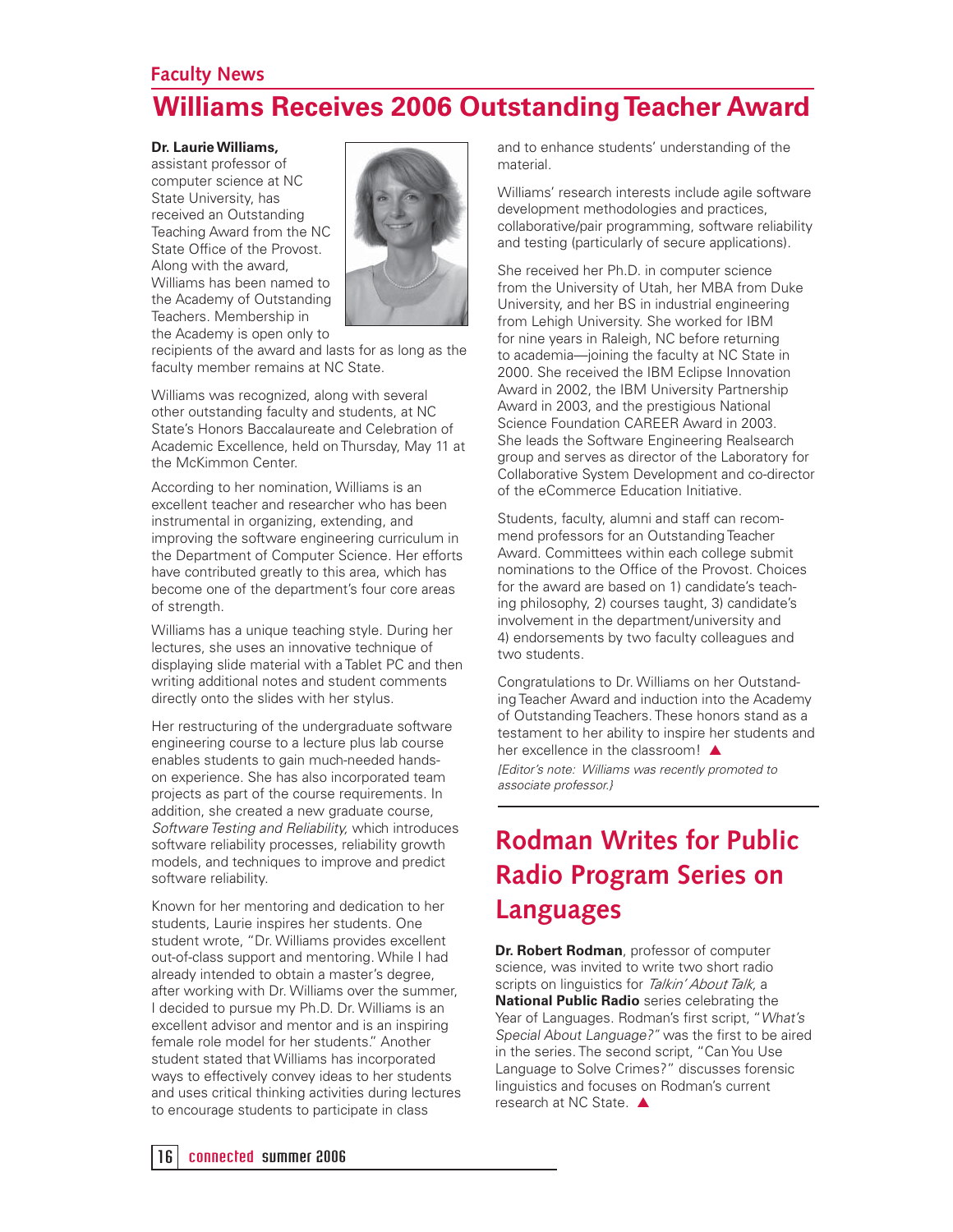### **Featured Faculty Awards**

**Dr. Peng Ning**, assistant professor of computer science, received a Faculty Early Career Development (CAREER) Award from the **National Science Foundation (NSF),** effective July 1, 2005 through June 30, 2010. The NSF will provide \$400,000 in funding over the next five years to support Ning's research project, entitled CAREER: Towards Trustworthy and Resilient Sensor Networks. [Editor's note: Ning was recently promoted to associate professor.]

**Dr. Xiaosong Ma**, assistant professor of computer science, has been awarded the prestigious Early Career Primary Investigator Award by the **U.S. Department of Energy**  in support of her research proposal titled Runtime DataManagement for Data-Intensive Scientific Applications. The award, valued at \$300,000, will run from August 15, 2005 through August 14, 2008.

Ma is also a recipient of the Faculty Early Career Development (Career) Award from the **National Science Foundation,** effective March 1, 2006 through February 28, 2011. The NSF will provide \$400,000 in funding over the next five years to support Ma's research project, entitled Career: Transparent, Interactive Desktop Parallel Computing for Scientific Data Processing.

**Dr. Jaewoo Kang**, assistant professor of computer science, has been selected to represent NC State University in the **Microsoft** New Faculty Fellowship Award Program. Congratulations to Dr. Kang. NC State wishes him the best as the competition continues.

**Dr. Annie Antón**, associate professor of computer science, was awarded one of four Women of Influence awards at the 2005 Executive Women's Forum in Phoenix, Arizona. The awards are sponsored by CSO Magazine. Antón was featured along with the other winners in the December '05 issue. The award is given for the excellent exercise of influence—both within an organization and across the security ecosystem as a whole.

Antón was also nominated and selected by the **National Science Foundation** to be a member of a U.S. delegation of 12 scientists at the World Science Forum in Budapest, Hungary in November 2005. The World Science Forum is organized by the **Hungarian Academy of Science** in



*Antón addresses Hungarian Parliament.*

# Did You Know?

The NCSU Department of Computer Science now has 16 NSF Career Award winners on faculty.

partnership with UNESCO and ICSU. The forum focused on the theme of knowledge, ethics, and responsibility.

**Theresa-Marie Rhyne**, director of the Center for Visualization and Analytics, will be listed in the 2006–2007 edition of Marquis Who's Who of American Women—the 25th Silver Anniversary Edition.

Rhyne is coordinator of special technology projects with Distance Education and Learning Technology Applications (DELTA). She is currently on a two-year assignment with the Department of Computer Science to establish the Center for Visualization and Analytics (CVA).

**Dr. Rada Y. Chirkova**, assistant professor of computer science, received a Faculty Early Career Development (CAREER) Award from the **National Science Foundation,** effective August 1, 2005 through June 31, 2010. The NSF will provide \$489,810 in funding over the next five years to support Chirkova's research project, entitled CAREER: Adaptive Automated Design of Stored Derived Data.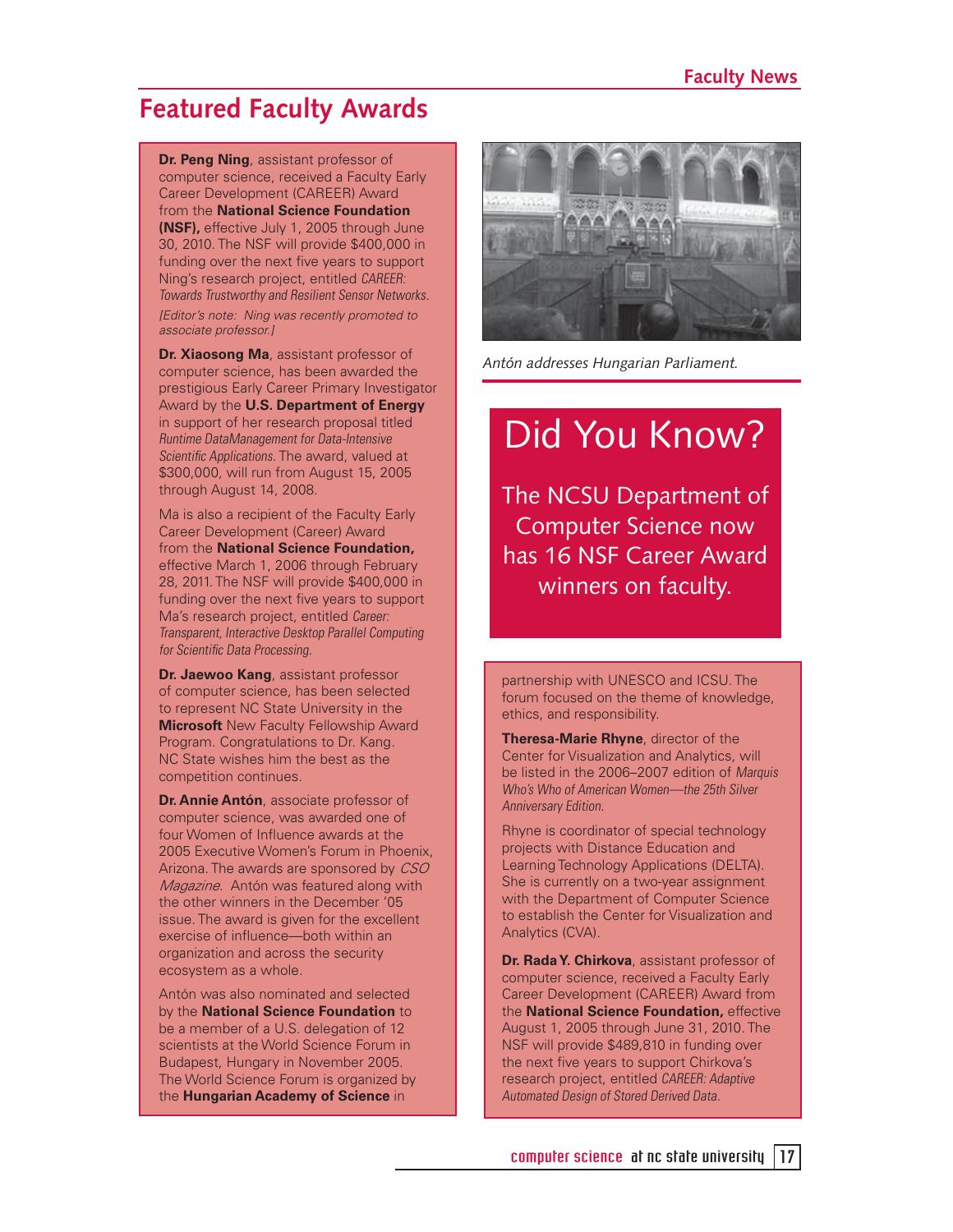#### **Awards & Partnerships**

# **\$1 Billion Achieve! Campaign Targets Endowment Growth**

On September 23, 2005, NC State launched the

"public phase" of the largest comprehensive fund-raising campaign in the university's history—Achieve! The Campaign for NC State announcing a goal of \$1 billion.



As a part of campaign kick-off festivities, **Chancellor James Oblinger** announced two of the largest gifts ever given to the university: a \$20 million gift from the **R. B. Terry Charitable Foundation** to establish the Randall B. Terry Jr. Companion Animal Medical Center, and a \$10 million pledge from Engineering alumnus **Edward P. Fitts**. The Fitts gift endows the Department of Industrial Engineering and serves as the largest gift ever received by the College of Engineering from an individual donor and the largest endowed gift to academics in NC State University's history.

The College of Engineering is playing a leadership role in Achieve! The Campaign for NC State. With a total goal of \$225 million, the campaign will help to transform the college by doubling the endowment levels for scholarships and fellowships, professorships and faculty startup funds, program development, research, state-

**The College of Engineering is playing a leadership role in Achieve! The Campaign for NC State.**

of-the-art facilities and equipment, and unrestricted support to meet new needs and stay on the leading edge of engineering education.

While the **Department** 

of Computer Science has become one of the largest and most successful departments on campus, it faces tremendous financial needs. Computer science is much younger than most other engineering disciplines, with far fewer endowments. Growing our endowments is thus our number one goal during the campaign.

### **How are we doing?**

In the past few years, we have added several new endowments, including

**Pathway to the Future Endowment** funded by proceeds from our engraved brick campaign. This will provide the department unrestricted funds to use wherever the need is the greatest.

**SAS Chair in Computer Science** the department's only endowed professorship, held by **Dr. Jon Doyle**.

**KC Tai Memorial Endowment**—named for ever-popular professor, **Dr. KC Tai**, who passed away in 2002. This endowment provides scholarship and program support in the area of software engineering.

**Diversity in Computer Science Endowment**—provides scholarship and program support to increase the attraction and retention rates for females and minorities in the field of computer science.

**Charles W. Kelly/Raleigh ISSA Endowment**—provides scholarship support in the area of computer security.

**Joyce Hatch Scholarship Endowment–** named for retiring director of advising, **Joyce Hatch, this fund will provide** scholarship support for future generations of CSC students.

This is just a sample of the endowments now supporting the department. It represents just a few of the ways you can support the campaign and our department.

For more information on how you can support the department, consult http:// www.csc.ncsu.edu/alumni/gifting-options. php or contact **Ken Tate**, director of development & external relations, at 919- 513-4292 or via e-mail at tate@csc.ncsu. edu. ▲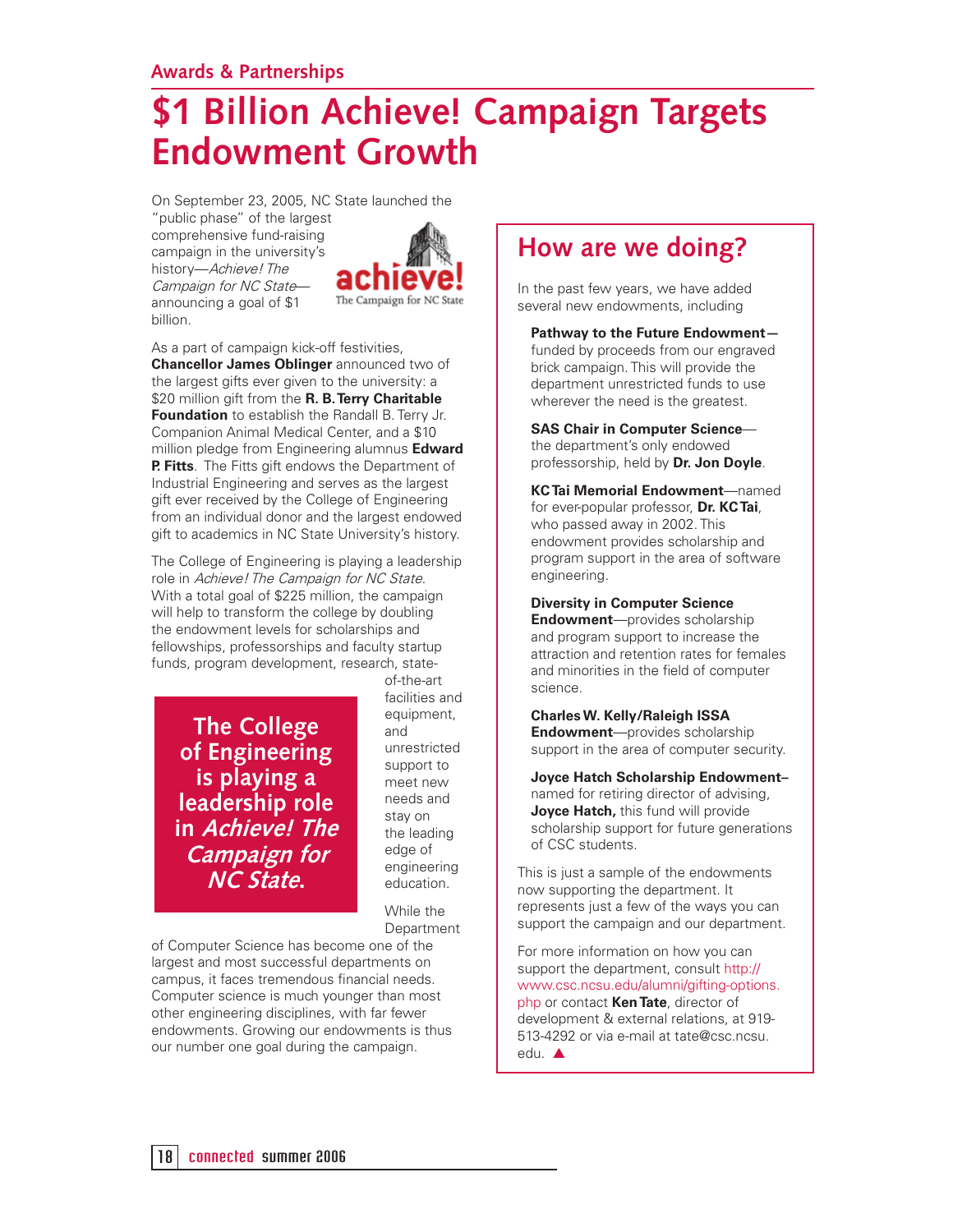# **Balik and Chandler Awarded Scholarships by Progress Energy**

Computer Science students **Adam Chandler** and **Alexander Balik** were awarded the **Progress Energy CSC Scholarships** for the 2004/2005 academic year. These scholarships are valued at \$2,500 each.

The Department of Computer Science would like to thank Super ePartner **Progress Energy** for their support of the department and NC State. ▲

### **Breaux Wins Prestigious Cisco Scholarship**

**Travis Breaux** (CSC Ph.D. student) was awarded the **Cisco Systems Information Assurance Scholarship,** valued at \$2,500, for the Fall 2005 semester. Since this prestigious national scholarship program was launched in 2003, Cisco Systems has awarded eight Information Assurance scholarships annually. Breaux was the fourth recipient of the award from the Department of Computer Science. In fact, 20 percent of all awards distributed from the program have gone to NC State students. Breaux's selection was based on the originality of the ideas posed in his essay, along with his breadth of knowledge in the information assurance field.

Breaux credits the research and recognition of his Ph.D. advisor, **Dr. Annie Antón**, as a significant factor in his decision to enter the graduate program at NC State. He serves as an associate collaborator for ThePrivacyPlace.org, chaired by Antón. He recently presented the paper Deriving Semantic Models from Privacy Policies, co-authored with Antón, at the IEEE 6th International Workshop on Policies and Distributed Systems in Stockholm, Sweden. In August he presented another paper entitled, Analyzing Goal Semantics for Rights, Permissions, and Obligations at the 13th IEEE International Requirements Engineering Conference in Paris, France. Breaux also serves as president of the Computer Science Graduate Student Association, a student organization which represents the interests of the more than 380 graduate students in the Department of Computer Science. For more information on Breaux's impressive work, visit his personal web site at http://www4.ncsu. edu/~tdbreaux/. ▲

# **Bahram Awarded First Dr. KC Tai Memorial Endowment Gift**

Congratulations to CSC junior, **Sina Bahram**, for being selected as the very first scholarship winner to come from the **Dr. KC Tai Memorial Endowment**. The endowment was created in 2003 by family, friends, and colleagues of Tai to honor his significant contributions to the department and NC State in the field of software engineering.

Tai, who passed away in October 2002, was known as a kind, compassionate, and caring person who enjoyed helping others. The endowment was established to provide an ongoing source of programmatic and/or scholarship funding to help future generations of NC State software engineering students and faculty, with highest priority going to individuals with medical hardships or disabilities. Bahram, who is blind, will receive \$1,000 from the award.

**Ling Tai** recently contributed \$1,500 to the KC Tai Memorial Endowment, bringing the total value of this fund to almost \$37,000. This contribution represents royalties from a book her late husband co-authored with NCSU alum **Dr. Richard Carver**  (MS '85, Ph.D. '89), Modern Multithreading: Implementing, Testing, and Debugging Multithreaded Java and C++/Pthreads/Win32 Programs. ▲

# **Herndon & Smith Named Inaugural NC-SIM ScholarshipWinners**

Congratulations to CSC sophomores, **Kevin Herndon** of Winston-Salem, North Carolina and **Aaron Smith** of Charlotte, North Carolina for being named the winners of the first ever North Carolina Society for Information Management (NC-SIM) scholarships. Each of the awards is valued at \$2,500. NC-SIM is a professional organization



comprised primarily of CIOs and CTOs from local companies. They established the scholarship using proceeds from their highly successful golf tournament and CIO

Forum events, with the intent of "giving back" to the community and helping support the next generation of technology leaders. ▲

computer science at nc state university 19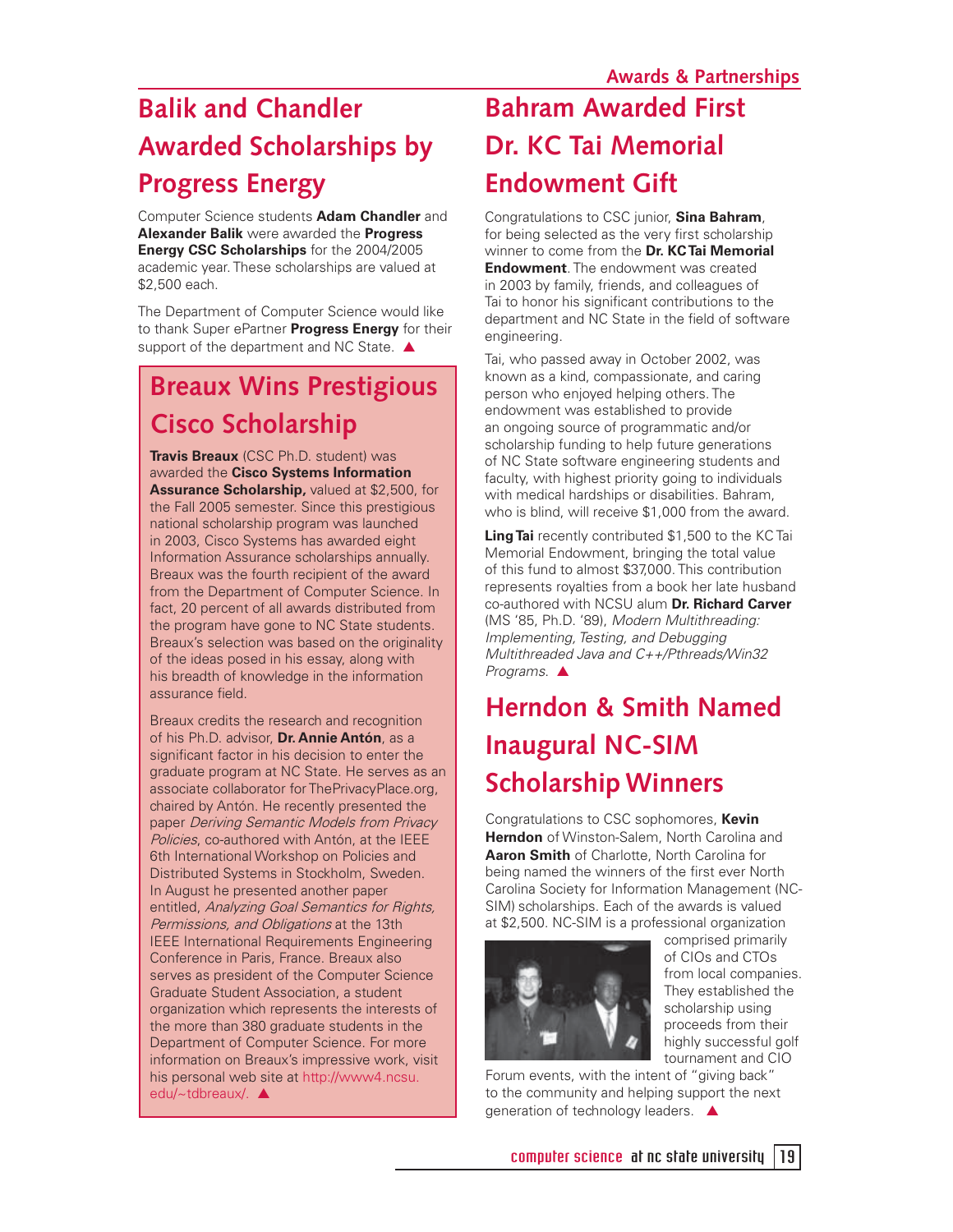### **Join Us on the Pathway to the Future**

With the opening of **Engineering Building II (EBII),** the College of Engineering reached another critical milestone in its vision for a complete transition onto Centennial Campus.

EBII, the new home for the Department of Computer Science and the Department of Electrical and Computer Engineering, is an impressive \$46 million, 210,000 square foot, state-of-the-art teaching and research facility. EBII is located at the top of the Centennial Campus oval, around which the College of Engineering complex is being built. EBII symbolizes the College of Engineering's continuing commitment to excellence in advancing computer and information technology. The brick pathways that traverse the oval serve as more than a means of getting across campus; they are a pathway



Engineering Pathway to the Future by laying a personalized brick for the EBII walkway on the oval. Our appreciation extends to alumni, students, faculty, staff and friends of the department who have already purchased a brick for the

EBII Pathway to the Future brick campaign. Each brick holds three lines of text, with up to 18 characters per line. Any combination of characters—uppercase, lowercase, spaces, or punctuation—may be used. These commemorative bricks require a donation of \$150 and can be ordered through the printable online order form at **http://www. engr.ncsu.edu/promise/brick\_card.pdf.**

By ordering your personalized brick, you will not only become a permanent part of our campus history, you will be contributing to NC State's \$1 billion Achieve Campaign, providing much-needed funding to support the educational goals of NC State and our department. ▲

We invite everyone to help build the

to innovation and the future.

### **Raleigh ISSA Pledges New Security Scholarship Endowment**

The Raleigh chapter of the Information Systems Security Association (ISSA) has made a multi-year pledge of \$25,000 to establish the **Charles W. Kelly/Raleigh ISSA Scholarship Endowment**, which will support a junior or senior with a demonstrated interest in working in the field of computer security.

The endowment is named to honor the founder



*Charles W. Kelly (right) with William Beers, inaugural winner of the ISSA Scholarship.*

of the Raleigh ISSA chapter, **Charles W. Kelly**. The chapter recently presented the department with a check for \$6,000, of which \$5,000 will go toward the endowment funds and \$1,000 will be distributed to a qualifying student this year.

Individuals or corporations interested in contributing to this fund should make their donations to the NC State Engineering Foundation, Inc., noting the Charles W. Kelly/ Raleigh ISSA Scholarship Endowment in the memo section. Donations can be sent to the NCSU Department of Computer Science, Campus Box 8206, Raleigh, NC 27695. ▲

# **Mentor Graphics Awards \$15,000 to Dr. Franc Brglez**

**Mentor Graphics Corporation**, the technology leader in Electronic Design Automation (EDA), has awarded a grant of \$15,000 to **Dr. Franc Brglez** to further his research in the xBED project.

The xBED project is part of on-going research at the Collaborative Benchmarking and Experimental Algorithmics Laboratory co-directed by Brglez and **Dr. Matthias Stallmann.** The grant from Mentor Graphics Corporation will support the purchase of a number of Xserve units from Apple and represents a significant upgrade of the web- and computer-serving capabilities for the laboratory. ▲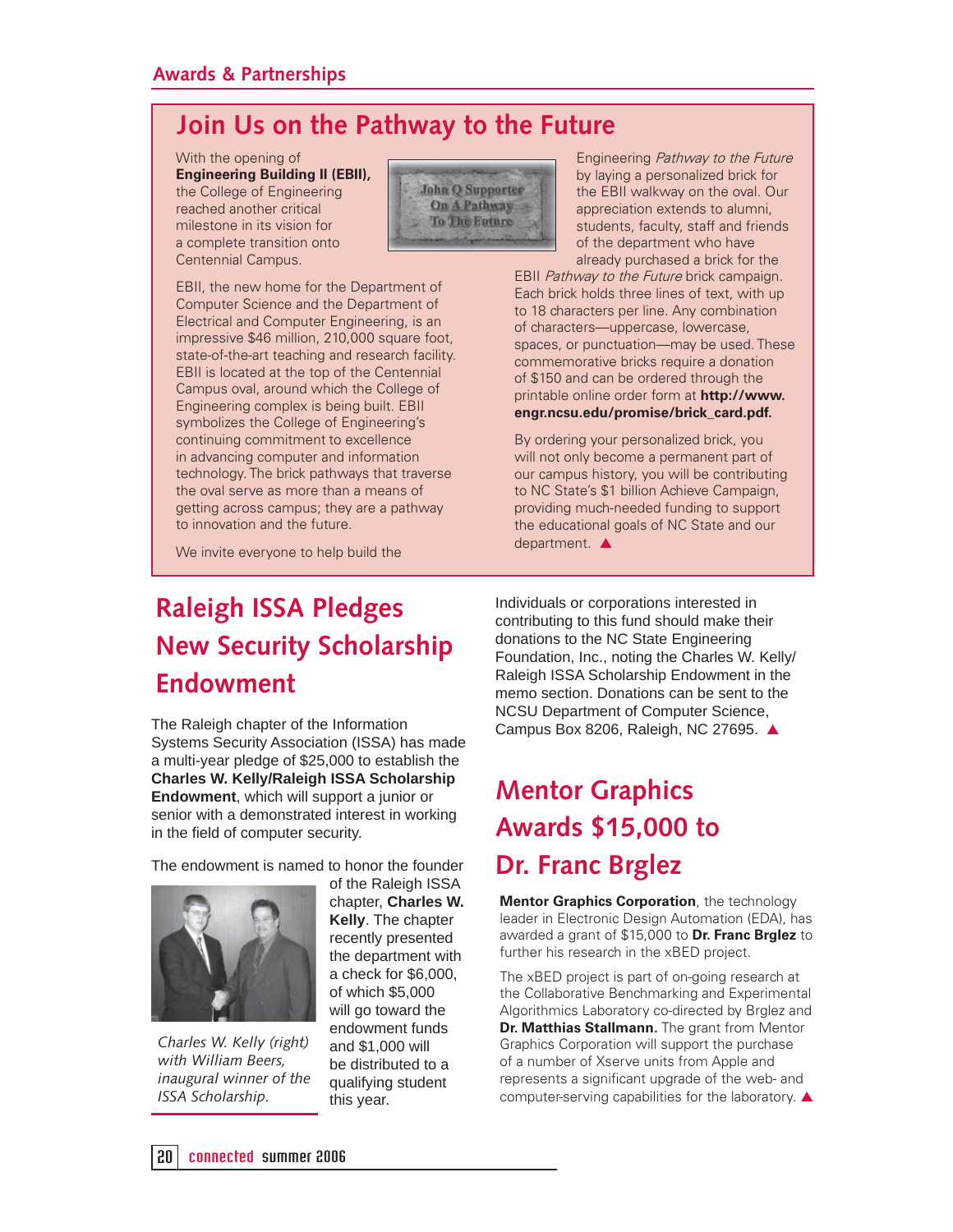### **Network Appliance Support Tops \$350,000**

**Network Appliance (NetApp)**, a world leader in unified storage solutions headquartered in Sunnyvale, California has renewed its commitment as a **Super ePartner** with a \$25,000 unrestricted cash gift.

As their presence in the Research Triangle Park area has grown, so too has their relationship with the Department of Computer Science. Since becoming a founding Super ePartner with the department in 2001, NetApp has provided equipment and cash donations to the department valued at over \$350,000.

In addition to sponsoring and benefiting from numerous Senior Design Center student projects, NetApp has arranged for students in the Engineering Entrepreneurs Program to visit their corporate headquarters and provided guest speakers for department events. They have sponsored several high-profile events in the life of the department, including the ground breaking ceremony for the EBII facility on Centennial Campus. NetApp was also one of the premier sponsors of EBII's dedication ceremony in April 2006.

According to local executive **Ken Hibbard**, NC State is one of NetApp's top sources for new graduate talent and should continue to be so as their local operation continues to grow. Hibbard comments, "NC State's computer science program produces well-grounded and productive

talent who are quick to make real contributions." Hibbard maintains a very active role in the partnership. He serves as a member of the



department's Strategic Advisory Board, provides feedback and guidance on new curriculum strategies, and frequently speaks to student organizations and classes.

While NetApp's total contributions now exceed \$350,000, Ken Tate, director of development & external relations for the Department of Computer Science, says the value of the partnership goes far beyond the financial commitment. "Having strong and dynamic partnerships with the global business community, such as we have with Network Appliance, is one of the cornerstones of our success as a department," says Tate. "Without question, the tangible support we have received from NetApp in terms of funding and equipment has benefited our students and our faculty. But equally important are the relationships that have emerged between NetApp's leadership team and our faculty, the sharing of ideas that have positively impacted our programs and curriculum, and the career opportunities that have emerged for our students."

The department extends its deepest gratitude to NetApp for its ongoing support and continued commitment to collaboration. **▲** 

### **NCSU Teams with IBM to Develop New Academic Discipline for Services**

NC State University and **IBM** recently announced a new curriculum initiative in Services Sciences, Management and Engineering (SSME). The new academic initiative is designed to prepare graduate students for careers in the evolving multidisciplinary field of services management.

NC State, whose motto is "Innovation in Action," will be the first research university in the U.S. to launch a master's-level curriculum initiative in SSME, which was created in collaboration with IBM through its Academic Initiative program.

The new program draws on research and teaching in the fields of computer science. computer engineering, business strategy, and management sciences to help students develop the skills required in a technologybased, services-led economy.

**Dr. Harry Perros,** Alumni Distinguished Graduate Professor of Computer Science and program coordinator of the MS degree in computer networks at NC State, is among a team of faculty members from the management and engineering colleges which developed five new services-related courses that will be added to the graduate-level studies in SSME and Master of Science in Computer Networking (MSCN) programs.

Graduates from both programs will have master's-level expertise in business processes, business strategy, information technology, and management of people in the workforce. Both colleges began admitting students for the new curriculum in fall 2006. IBM also encourages its employees to enroll in the program.  $\triangle$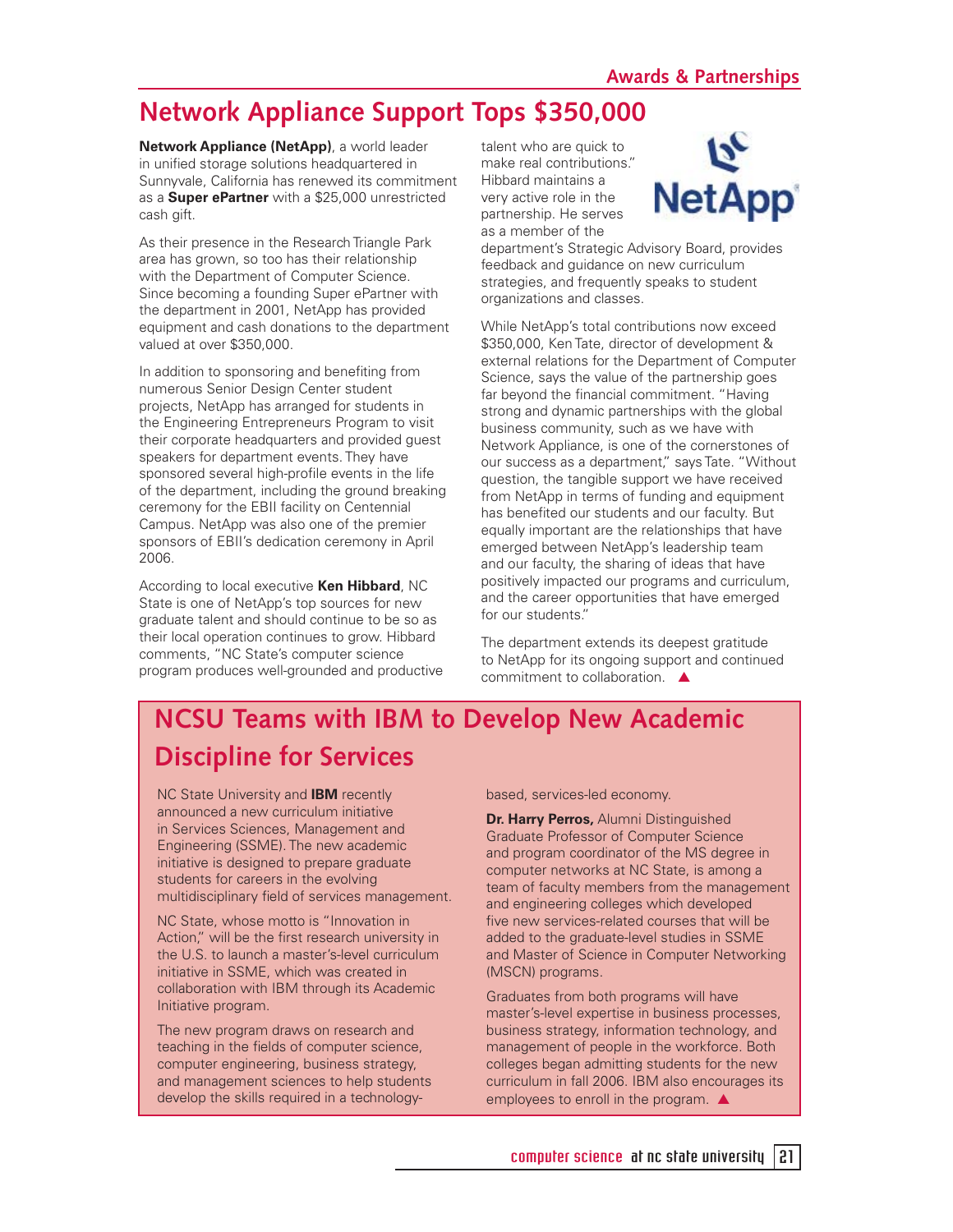#### **Awards & Partnerships**

### **Thanks to Our Valued Corporate Partners**

Having strong and active corporate partners has long been a cornerstone of the success of our department. Over the past academic year, our list of active corporate partners has grown to over 50, and they have collectively contributed more that \$6M to the department in cash, equipment, scholarships, research, and programmatic support. As state-provided funds continue to decrease, the support of our valued corporate partners and our alumni continue to help us ensure we provide our students the hgihest educational experience possible. Our 2005–2006 corporate partners include:

#### **Super ePartners ePartners**

#### Cisco Systems EMC IBM John Deere **Microsoft** Network Appliance Progress Energy SAS Tekelec



BCA **ComputerService**  Partners Duke Energy Epic Games Field2Base i-cubed Itron NC Office of the State Auditor Red Hat RedPrairie SlickEdit Vanguard Group WakeMed

ABB **Analytrix** Apple Army Research Office Assoc. for Computing **Machinery** BBN Technologies Concert Technology Council for **Entrepreneurial**  Development **Crispin** Distrobot Systems DynCorp Fujitsu GlaxoSmithKline **GTF** Hewlett-Packard IEEE

#### **Corporate Partners**

Intel ISSA—Raleigh Chapter Lucent Technologies MCNC-RDI MEMSCAP Mentor Graphics n software NC-Society for Info Mgmt **NCTA** Nortel Networks Northrop Grumman OnWired.net OPNET Technologies SchoolDude Triangle Community Foundation US Dept of Energy Verizon

### **Smith and Breaux Win IBM Ph.D. Fellowship Awards**

**Sarah Smith** and **Travis Breaux** each received a prestigious 2006 **IBM** Ph.D. Fellowship Award.

The IBM Ph.D. Fellowship Program honors exceptional Ph.D. students in an array of focus areas of interest to IBM and fundamental to innovation. These are highly competitive awards; over 500 students world-wide were nominated this year.

Fellows are awarded tuition, fees, and a stipend of \$17,500 for one academic year. All IBM Ph.D. Fellows are matched with an IBM Mentor, and they are encouraged to intern at an IBM research or development laboratory under their mentor 's guidance. An IBM ThinkPad is awarded during the internship. Internship assignments are designed to strengthen and broaden the awardee's technical experience and contacts.

Special thanks go to the students' sponsors, **Drs. Laurie Williams and Annie Antón,** respectively, and to IBM for their continued support of our department and our students. ▲

# **Wright Named Junior**

**Research Ethics Fellow**

The Research and Professional Ethics Program is proud to announce that NC State Ph.D. student **David Wright** has been named one of its Junior Research Ethics Fellows for 2005-2007. The university-wide competition carries with it an award of \$1,000.

As a Fellow, Wright will participate in the Introduction to Research Ethics workshop and collaborate with two senior Research Ethics fellows, **Drs. Tom Honeycutt and Ed Gehringer**, to create an interactive instructional module in computer science and research ethics. His work will be part of a national initiative funded by the **National Science Foundation (NSF)** to create a Model Curriculum for Land Grant Universities in Research Ethics (LANGURE). More details on LANGURE are available at www.ncsu.edu/langure.

NC State graduate students interested in applying for a Research Ethics Fellowship may do so at http://www.chass.ncsu.edu/ethics/page. php?name=fellows. ▲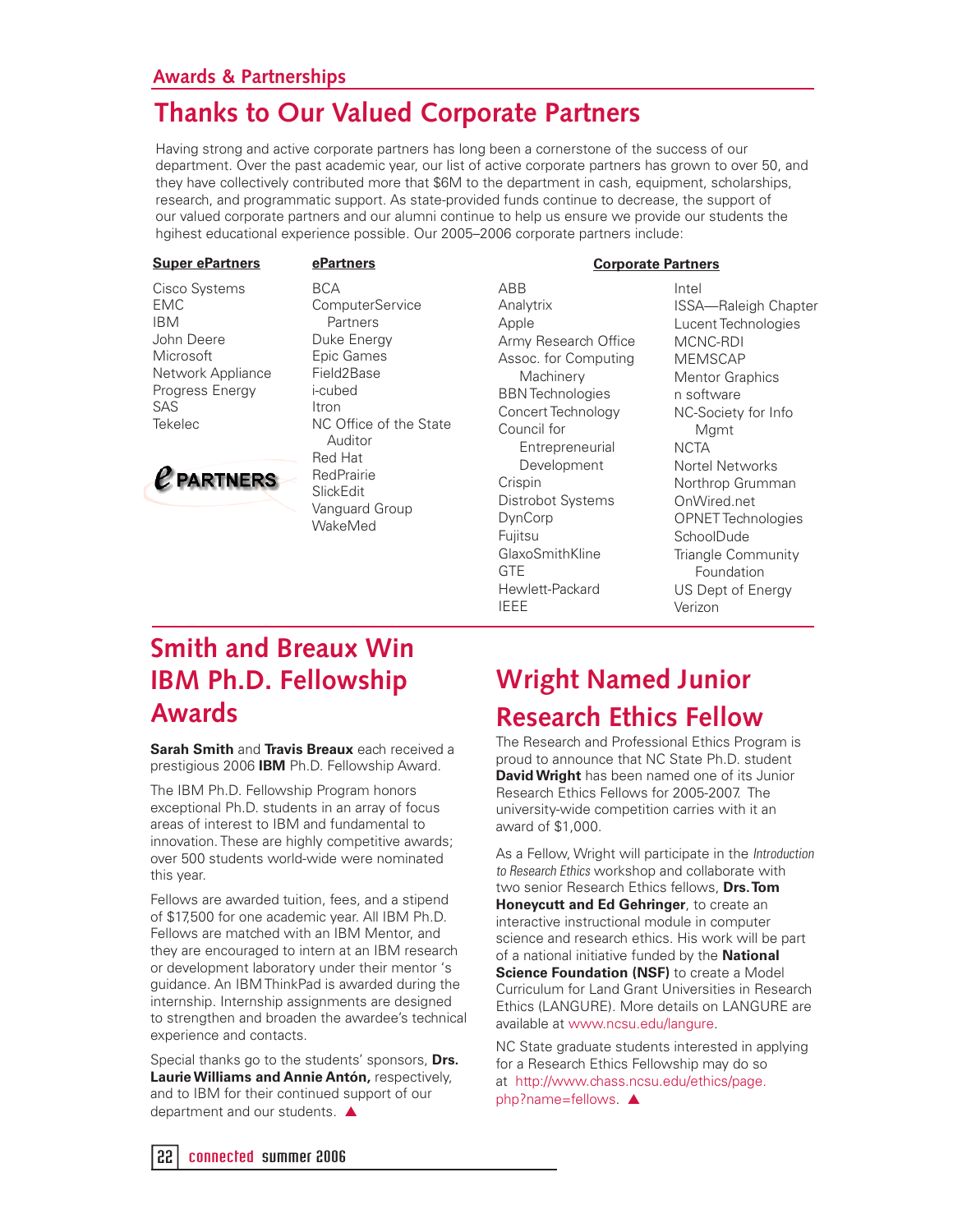# **New Real-time Online Wolfline Tracking System Designed by CSC Alumni Start-up Company**

When students arrived on the NC State campus in fall 2005, they had a new resource for navigating the Wolfline system. The University Transportation Office contracted with **TransLoc**, a company founded by four NC State Computer Science alumni, to offer real-time information on the location of each of the Wolfline buses through a website. **Joshua Whiton** (BS CSC '04), cofounder and CEO of TransLoc, came up with the idea for an online, Web-based locator for buses while waiting for the bus with his friend and cofounder, **Dominique Bischof** (BS CSC '03, MS CSC '04). "People had kicked around the idea for a while, but no one ever really pursued it," said Whiton. "We were standing at the bus stop and just said that it was possible and then set out to make it happen." The team, which also includes **Jesse Lovelace** (BS CSC '05) and **Justin Harris** (BS CSC '04), formed an intelligent transportation system (ITS) company to develop and market the innovative Transit Visualization System (TVS) that provides real-time tracking of multiple vehicles. ▲



*Transloc tracking system provides real-time*  information on the location of Wolfline buses.

### **Fearrington Joins SAB**

The CSC Strategic Advisory Board (SAB) welcomed **Jesse Fearrington** (BS, '73) as a new member of the CSC Strategic Advisory Board (SAB) in April 2006. Jesse recently retired as senior VP & director of Cross Channel Technologies with **Wachovia** in Charlotte.

### **Weathers Named Executive VP**



**Clint Weathers** (BS, '85) of Charlotte, NC has been named Executive Vice President at **Performance Improvement,** a business and technology consulting alliance based in Winston-Salem, NC. ▲

### **Alumnus Wins DM Review Magazine Award**

Congratulations to CSC alumnus **Robert Allison** (BS, '87) for winning DM Review magazine's data visualization dashboard contest. Robert, who works at **SAS Institute** in Cary, was featured in the September issue of DM Review. A full-size view of his award-winning sales dashboard can be found at http://www.math.yorku.ca/SCS/Gallery/ allison/scen3b.htm. ▲

### **CSC Alumna Reappointed to NC State Board of Trustees**

In March 2005, the University of North Carolina Board of Governors approved several new appointments and reappointments to the NC State University Board of Trustees. Among those approved for reappointment to a second four-year term was CSC alumna, **Suzanne Gordon** of Cary, NC. Gordon received both her B.S. in computer science and mathematics and her M.S. in statistics from NC State. She is the CIO and vice president of Information Technology at **SAS**  in Cary, North Carolina. Gordon was named a ComputerWorld Premier 100 Information Technology leader in 2003. She has served on NC State's Alumni Association Board and on the College of Management Advisory Board. She is a frequent speaker and mentor to women pursuing technical careers and is active in a medical ministry that provides services to low-income individuals.  $\triangle$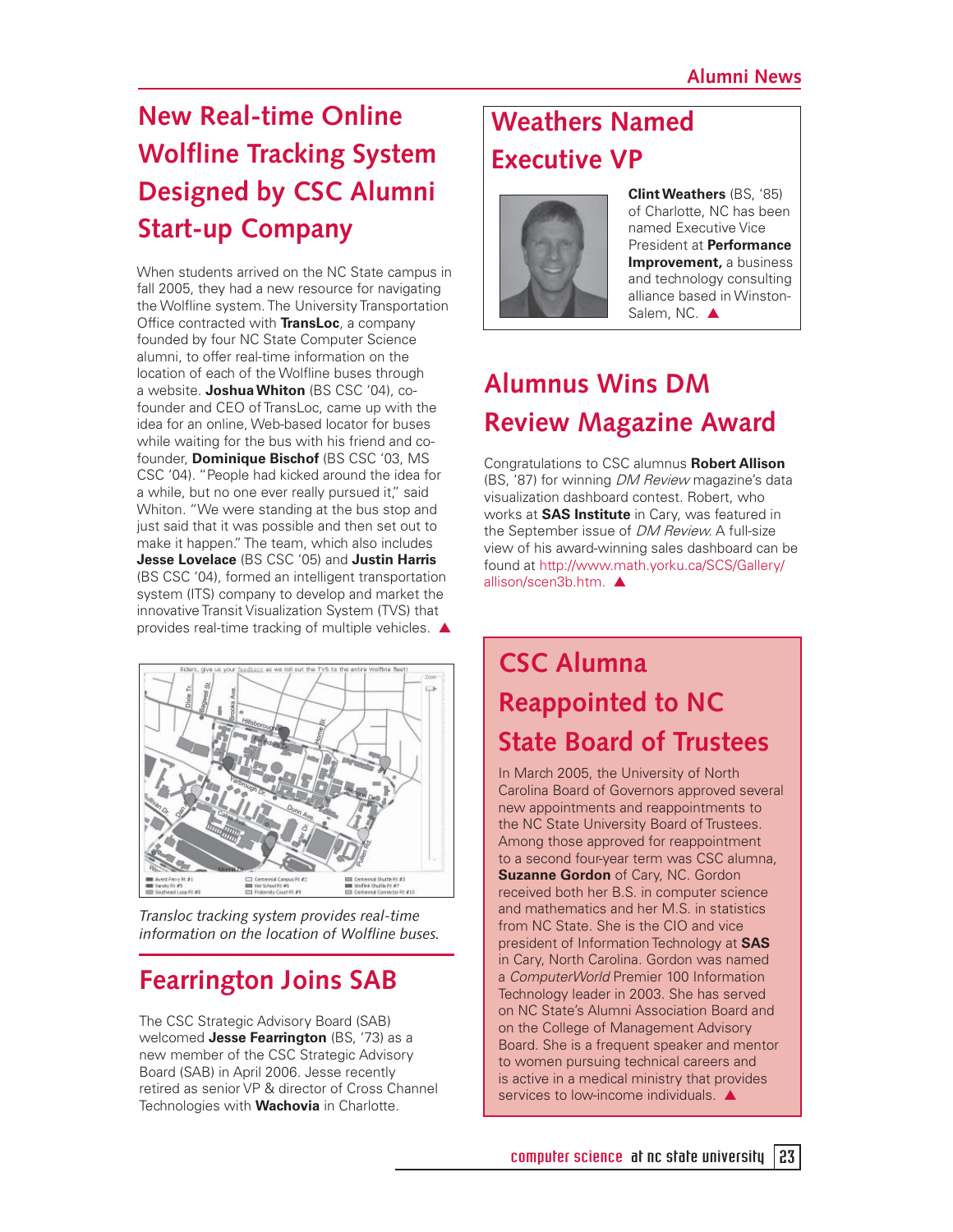#### **Alumni News**

### **Kathy Markham—Alumni Achiever**

**Kathy Markham** (B.S., '80) is vice president of Information Systems Planning & Field Services

for **Kindred Healthcare**  in Louisville, Kentucky, the nation's largest full-service long-term care provider. In this executive role, Markham serves as Kindred's point person for Information Systems strategy and the enterprise architecture



plan supporting this \$3.4 billion company.

As a female executive in the IT community, Markham understands the importance of maintaining balance between her professional and personal life. She is proud of her career, and equally proud of her husband and five children.

Markham attributes much of her success to great mentors and teachers, including her father who urged her to consider studying computers.

At NC State, Markham interned locally with IBM, where she remained after graduation as a programmer. Her desire for a role that allowed interaction with the people who were using the applications she was developing led her into professional services. While working in software design and project management in Washington, D.C. and Atlanta, she became involved in industry and government projects.

As a manager for IBM in Nashville, Markham was inspired by a female boss who had young twins. "She's probably the one who taught me how to balance kids and work," Markham said. When the supervisor left IBM to start a consulting practice with KPMG Peat Marwick, Markham went with her.

From there she moved into a strategic planning role at Columbia HCA in Nashville, the largest healthcare/hospital company in the country. The CIO was a "great mentor" who taught her to understand the business side. She learned about the healthcare industry and managing hospitals. During her tenure, Columbia HCA was recognized as being number one on the InformationWeek 500 for innovative use of technology!

She followed this CIO to Kindred Healthcare in

Louisville, where she became the vice president of Information Systems Planning & Field Services. Kindred Healthcare has 75 hospitals, 250 nursing homes, 35 pharmacies and a rehabilitation center.

Markham encourages women to choose computer science careers. She said, "I don't know any other way I could have made as much money and had the flexibility and opportunity that I've had."

Markham is a long-distance mentor for NC State's Women in Computer Science (WiCS) group and has made a significant multi-year pledge in support of the department's Diversity in Computer Science Endowment. She supports women in her community through the Louisville Women in Technology organization and participates in the Technology Network for Greater Louisville Region.

She serves on advisory boards for computer science departments at NC State and the University of Louisville.

Her work in healthcare has given Markham an opportunity to help doctors and nurses get more information faster and more accurately. She knows that people's lives depend on the effective use of technology in the healthcare field.

Markham works with expectant parents as a certified doula (labor support professional); she has attended approximately 100 births. She is certified to teach a variety of childbirthrelated courses, ranging from



Her son, Alan, earned a B.S. in computer science from NC State in 2004. Her youngest son, Chris, is pursuing a degree in Electrical Engineering at NC State. Markham and her husband Bruce live in Prospect, Kentucky.

*One of the many births Markham has attended.*

Having achieved incredible professional success and balance in a service-focused career, we are proud to recognize Kathy Markham as an NCSU Computer Science Alumni Achiever! ▲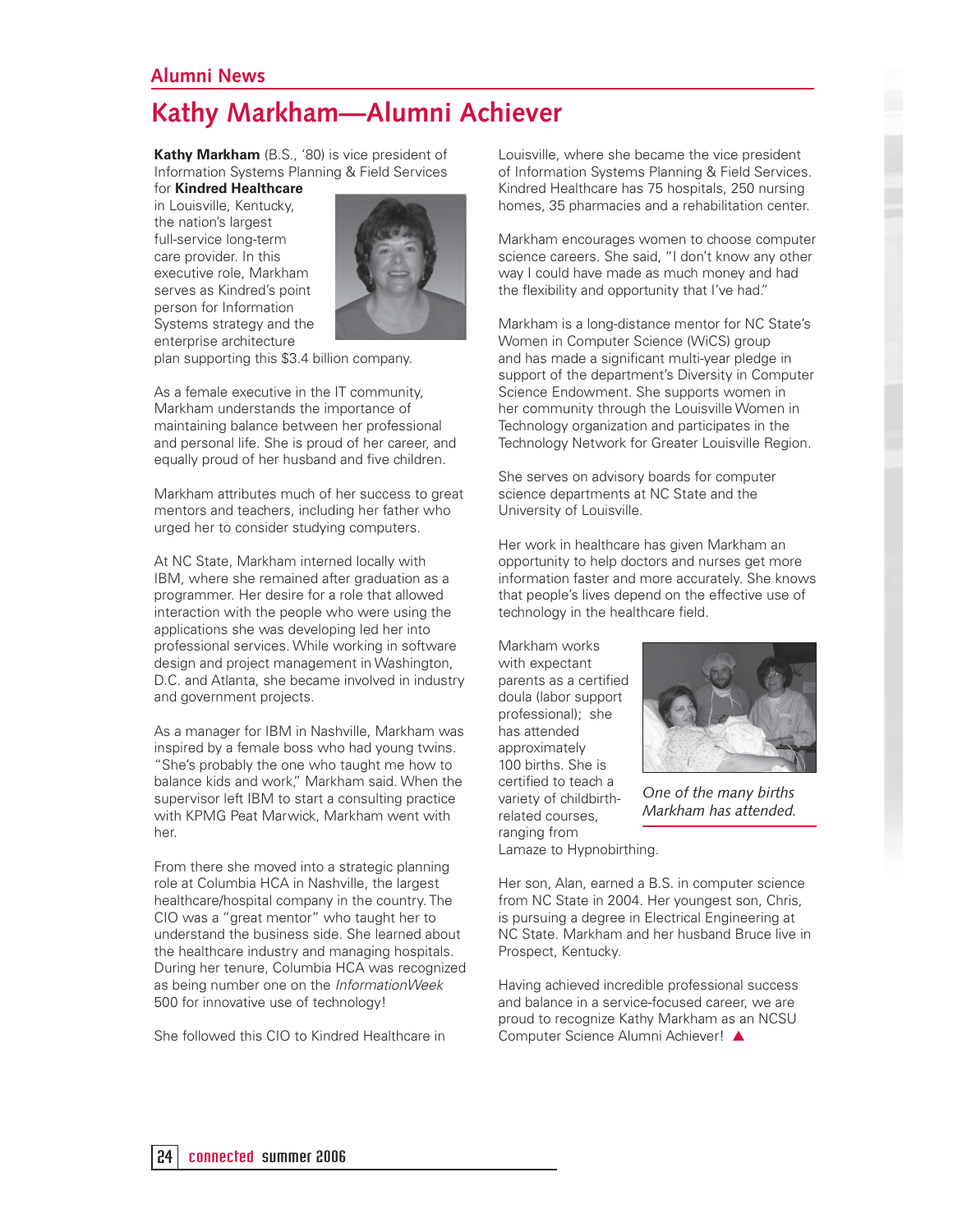# **We'd Like to Hear From You!**

Please let us know if your contact information has changed. In particular, we would like to get e-mail addresses from all alumni so we can send you our monthly *eNewsletter*. Please send the following information to Ken Tate, Campus Box 8206, NCSU, Raleigh NC 27695-8206 or update your contact information online at www.csc.ncsu.edu, under the "Alumni" section.

| Home E-Mail Address       |  |  |
|---------------------------|--|--|
|                           |  |  |
|                           |  |  |
| Company Name Company Name |  |  |
|                           |  |  |
| City Zip                  |  |  |
|                           |  |  |
|                           |  |  |

### **Contact Information**

NC State University Department of Computer Science Campus Box 8206 Raleigh, NC 27695-8206 Phone: 919.515.2858 Fax: 919.513-1684 Web: www.csc.ncsu.edu

Primary Contact:

 Ken Tate, Director of Development & External Relations tate@csc.ncsu.edu

#### Online Alumni Contact update available at:

#### http://www.csc.ncsu.edu/alumni\_update.php

North Carolina State University is committed to equality of educational opportunity and does not discriminate against applicants, students, or employees based on race, color, national origin, religion, sex, sexual orientation, age, or disability. NC State University commits itself to positive action to secure equal opportunity regardless of those characteristics.

Copyright © 2006, Department of Computer Science, NC State University,

6,000 copies of this document were printed at a cost of \$0,000.

### **Credits**

Photography and Illustrations: Becky Kirkland, Herman Lankford, Jason Schwartz, Ken Tate, Roger Winstead, CALS Communication Services, IEEE, Learning Technology Services, NC State University Archives, Perkins and Will.

Editors: Ken Tate and Fay Ward

#### **Updates**—to be included in the next issue of Connected

- Senior Design project team wins again in 2006
- 2006 Girls On Track Camp
- Ning, Williams, Young promoted to associate professors
- Martin-Vega named COE dean •
- Scholarship endowment established to honor Dr. Don Martin